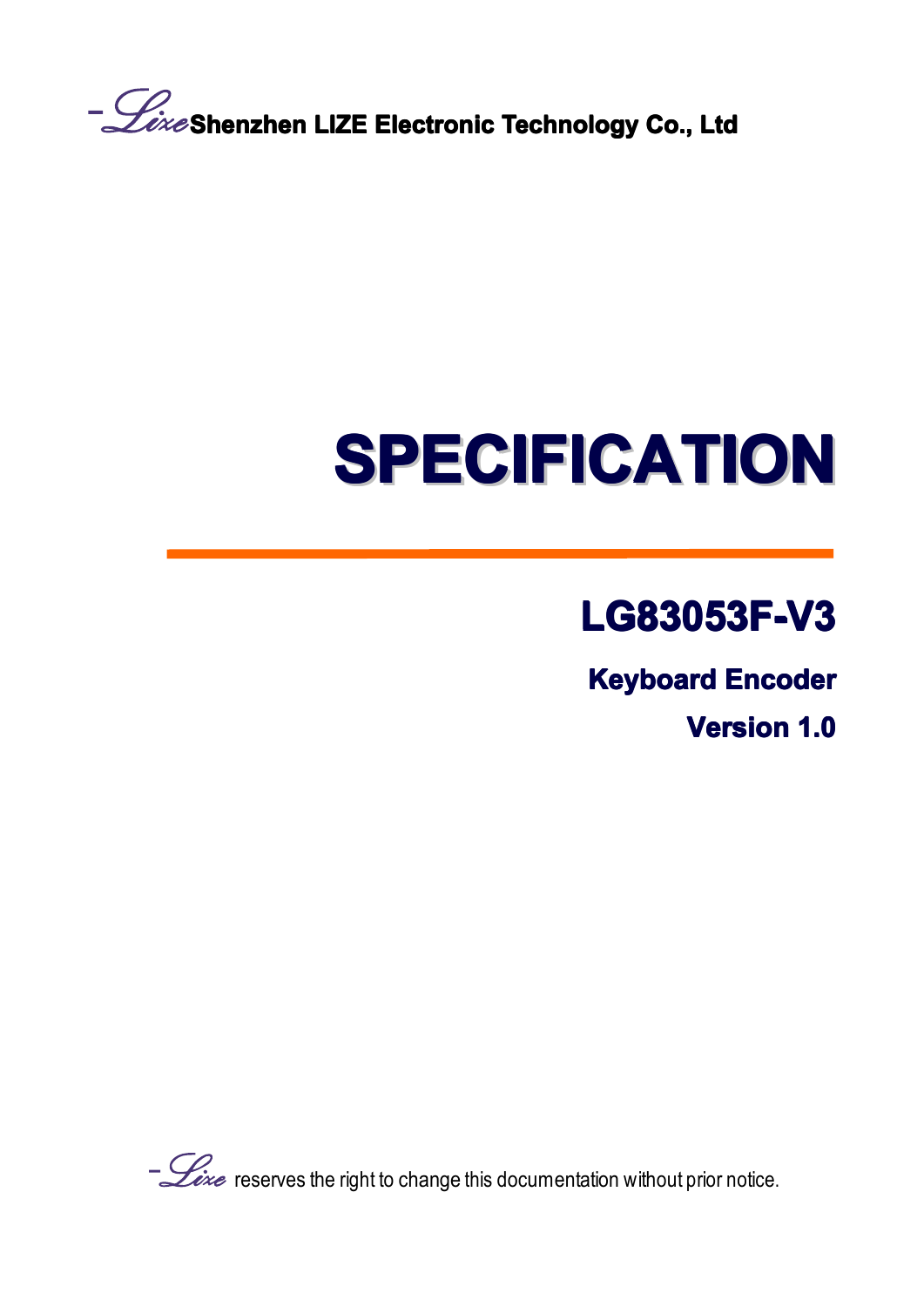

## **TABLE OF CONTENTS**

| $\mathbf 1$ .   |     |  |
|-----------------|-----|--|
| 2.              |     |  |
| 3.              |     |  |
| $\mathbf{4}$    |     |  |
| 5.              |     |  |
| 6.              |     |  |
| 7.              |     |  |
| 8.              |     |  |
| 9.              |     |  |
|                 | 9.1 |  |
|                 | 9.2 |  |
|                 | 9.3 |  |
|                 | 9.4 |  |
|                 |     |  |
|                 |     |  |
|                 |     |  |
|                 | 9.5 |  |
|                 | 9.6 |  |
|                 | 9.7 |  |
| 10 <sub>1</sub> |     |  |
| 11.             |     |  |
| 12.             |     |  |
| 13.             |     |  |
| 14.             |     |  |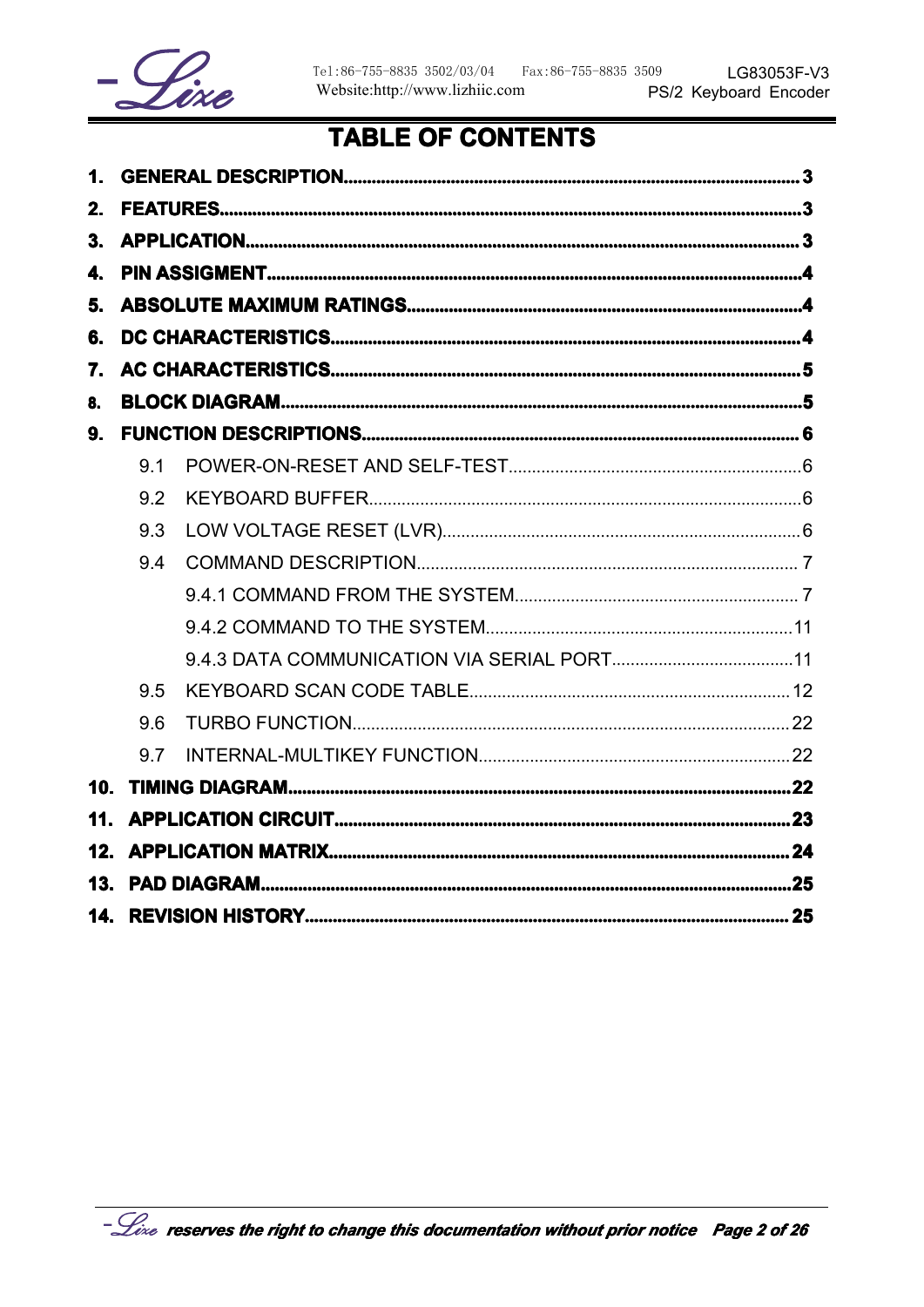

## **1. GENERAL GENERAL GENERALDESCRIPTION DESCRIPTION DESCRIPTION**

The LG83053F-V3 <sup>a</sup> single chip keyboard encoder developed for IBM PC AT, IBM PS2 and compatible machine keyboard. The device detects the key press and release activity, sends the scan code to system, and accepts the command from system. A high performance, low cost keyboard can be achieved by using the LG83053F-V3 with the minimal external components.

## **2. FEATURES FEATURES**

- Support scan code set 1, 2 and 3.
- Support PC AT and PS/2 keyboard.
- � 104/107 keys with multi-media or other special application keyboard encoder.
- � Support WINDOWS 95, 98, 2000 keys.
- IBM PC AT or compatible machine keyboard.
- � IBM PS/2 model 30,50,60,80 or compatible machine keyboard.
- Phantom key detects.
- $\bullet$  Built-in RC oscillator with external resistor.
- Internal pull-up resistor for inputs
- Tri-state outputs.
- Low power CMOS device technology.

## **3. APPLICATION**

- IBM PC AT or compatible machine keyboard.
- IBM PS/2 model 30,50,60,80 or compatible keyboard.
- Japanese keyboard.
- Korean keyboard.
- � Brazilian keyboard.

## **4. PIN ASSIGMENT**

| PIN No.   | <b>PIN NAME</b> | <b>PIN ATTR.</b> | <b>FUNCTION</b>                       |
|-----------|-----------------|------------------|---------------------------------------|
| 4         | <b>GND</b>      | <b>POWER</b>     | Negative power supply pin.            |
| 5         | <b>DATA</b>     | 1/O              | Data line of serial port.             |
| 6         | <b>CLK</b>      | I/O              | Clock line of serial port.            |
| 7         | <b>OSCO</b>     | ∩                | Clock output                          |
| 8,9       | $CO - C17$      | ∩                | Keyboard matrix scanning output pins. |
| $12 - 27$ |                 |                  |                                       |
| $28 - 35$ | $R0-RT$         |                  | Keyboard matrix scanning input pins.  |
| 10,11     | NC.             |                  | No connection                         |

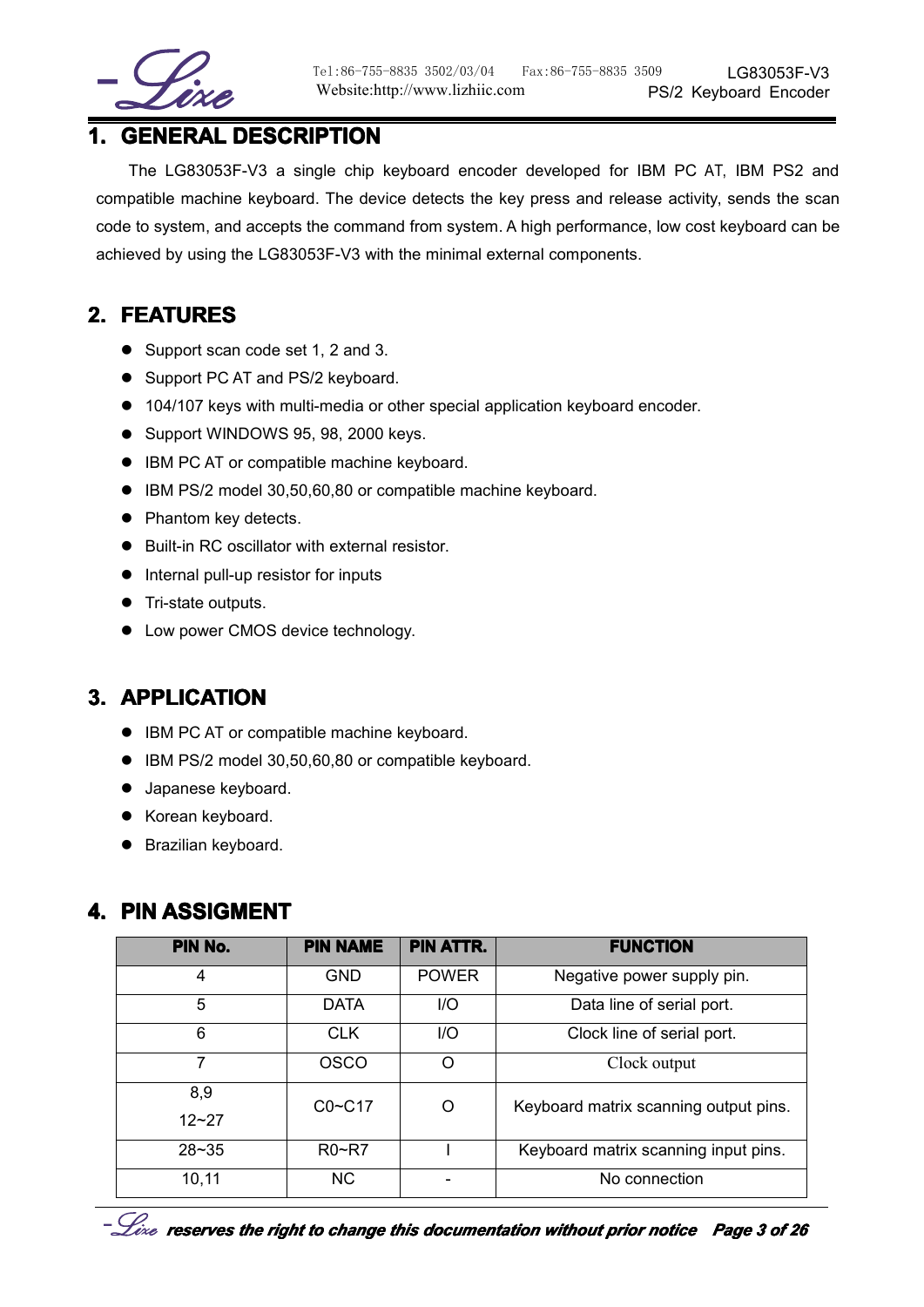

| 36 | <b>SCRL</b> |              | Scroll lock indicator                   |
|----|-------------|--------------|-----------------------------------------|
| 37 | <b>NUM</b>  |              | Num lock indicator                      |
|    | <b>CAPS</b> |              | <b>CAPS</b> lock indicator              |
|    | VDD         | <b>POWER</b> | Positive power supply pin.              |
|    | <b>OSCI</b> |              | External oscillator resistor connection |
|    |             |              | pin.                                    |

## **5. ABSOLUTE ABSOLUTE MAXIMUM MAXIMUM MAXIMUMRATINGS RATINGS RATINGSRATINGS**

| <b>Parameter</b>      | Sym. | <b>Ratings</b>                   |
|-----------------------|------|----------------------------------|
| <b>Supply Voltage</b> | VCC  | $-0.5 - +6V$                     |
| Input Voltage         | VIN  | $-0.3V - +6V$                    |
| Output Voltage        | VOUT | $-0.3V - +6V$                    |
| Operating temperature | TOP  | $0^{\circ}$ $\sim$ 70 $^{\circ}$ |
| Storage temperature   | TS   | -50℃~ 150℃                       |

## **6. DC CHARACTERISTICS**

(VDD <sup>=</sup> 5V, Temperature <sup>=</sup> 27℃)

| <b>Parameter</b>                              | Sym.             | Min. | Typ. | Max. | <b>Unit</b> | <b>Condition</b> |
|-----------------------------------------------|------------------|------|------|------|-------------|------------------|
| Operating voltage                             | <b>VCC</b>       | 4.5  | 5    | 5.5  | V           |                  |
| Operating supply current                      | ICC              |      |      | 3    | mA          | Fosc=1.8MHz      |
| Input leakage                                 | <b>IIN</b>       |      |      | 2    | $\mu$ A     | VIN=VCC, VSS     |
| Input high voltage                            | <b>VIH</b>       | 2.0  |      |      | V           |                  |
| Input low voltage                             | VIL              |      |      | 0.8  | V           |                  |
| Output low voltage                            | VOL <sub>1</sub> |      | -    | 0.4  | V           | $IOL1=4.4mA$     |
| Output low voltage for<br><b>LEDS</b>         | VOL <sub>2</sub> |      |      | 3.2  | V           | $IOL2=10mA$      |
| Internal Pull-high<br>resistance (PORT B, E)  | $R_{PH1}$        | 2    |      | 16   | $K \Omega$  | $V_{PH1} = 0$    |
| Internal Pull-high<br>resistance for DATA CLK | $R_{PH2}$        | 3.5  | 4.2  | 5    | $K \Omega$  | $VPH2=0$         |
| Output low voltage for<br>DATA CLK            | VOL3             |      |      | 0.4  | V           | $IOL3=5mA$       |

## **7. AC CHARACTERISTICS**

| <b>Parameter</b>                                 | Sym. | Min. | Typ. | Max. | <b>Unit</b> |
|--------------------------------------------------|------|------|------|------|-------------|
| Time from DATA transition to the falling edge of |      |      |      |      |             |
| CLK                                              |      |      |      | 25   | $\mu S$     |

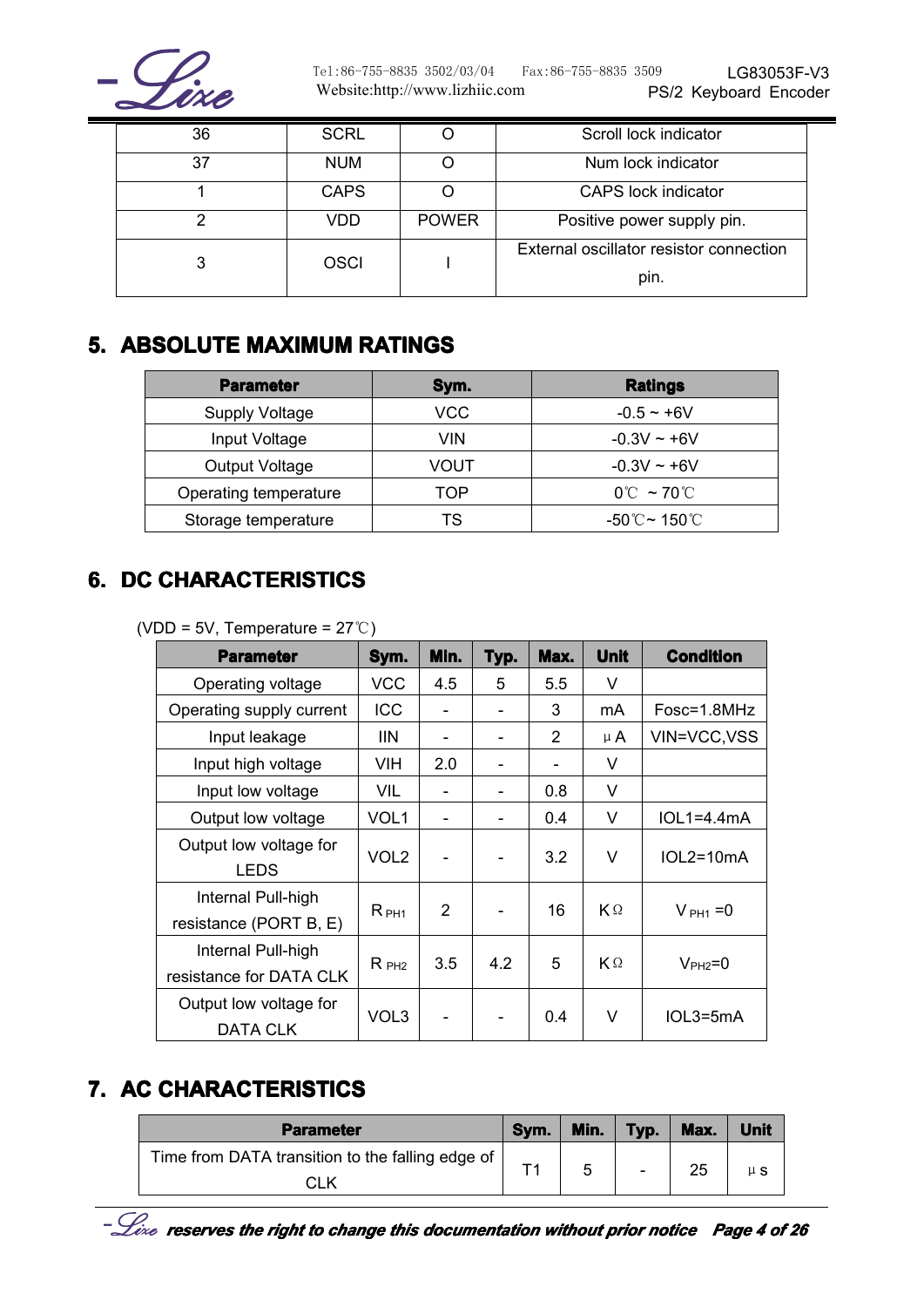

Tel:86-755-8835 3502/03/04 Fax:86-755-8835 3509 Website:http://www.lizhiic.com

| Time from rising edge of CLK to DATA transition   | T <sub>2</sub> | 5  |     | T4-5 | $\mu$ S |
|---------------------------------------------------|----------------|----|-----|------|---------|
| Duration of CLK inactive                          | T3             | 30 | 40  | 50   | $\mu$ S |
| Duration of CLK active                            | Τ4             | 30 | 40  | 50   | $\mu$ S |
| Time from the falling edge of clock 11 to         |                |    |     |      |         |
| auxiliary device inhibit to ensure the auxiliary  | T5             |    |     | 50   | $\mu$ S |
| device does not start another transmission        |                |    |     |      |         |
| Time from inactive to active CLK transition, used |                |    |     |      |         |
| when auxiliary device samples DATA                | Т6             | 5  |     | 25   | $\mu$ S |
| System clock                                      | Fosc           |    | 1.8 |      | MHz     |

## **8. BLOCK DIAGRAM**



## **9. FUNCTION DESCRIPTIONS**

The LG83053F-V3 's main function is to detect key press and release activity and to transmit the corresponding scan code, as well as make and break codes to the system. The device also accepts commands from the system. The communication between the keyboard and the system is realized via <sup>a</sup> serial port consists of CLOCK and DATA pins.

## **9.1 POWER-ON-RESET POWER-ON-RESET AND SELF-TEST SELF-TEST**

The power-on-reset (POR) occurs first when power is applied to the keyboard. The duration of POR is 150ms <sup>~</sup> 2s. After POR, the self-test BAT (Basic Assurance Test) happens, it takes 300ms  $\sim$  500ms.

The following activities take place in BAT: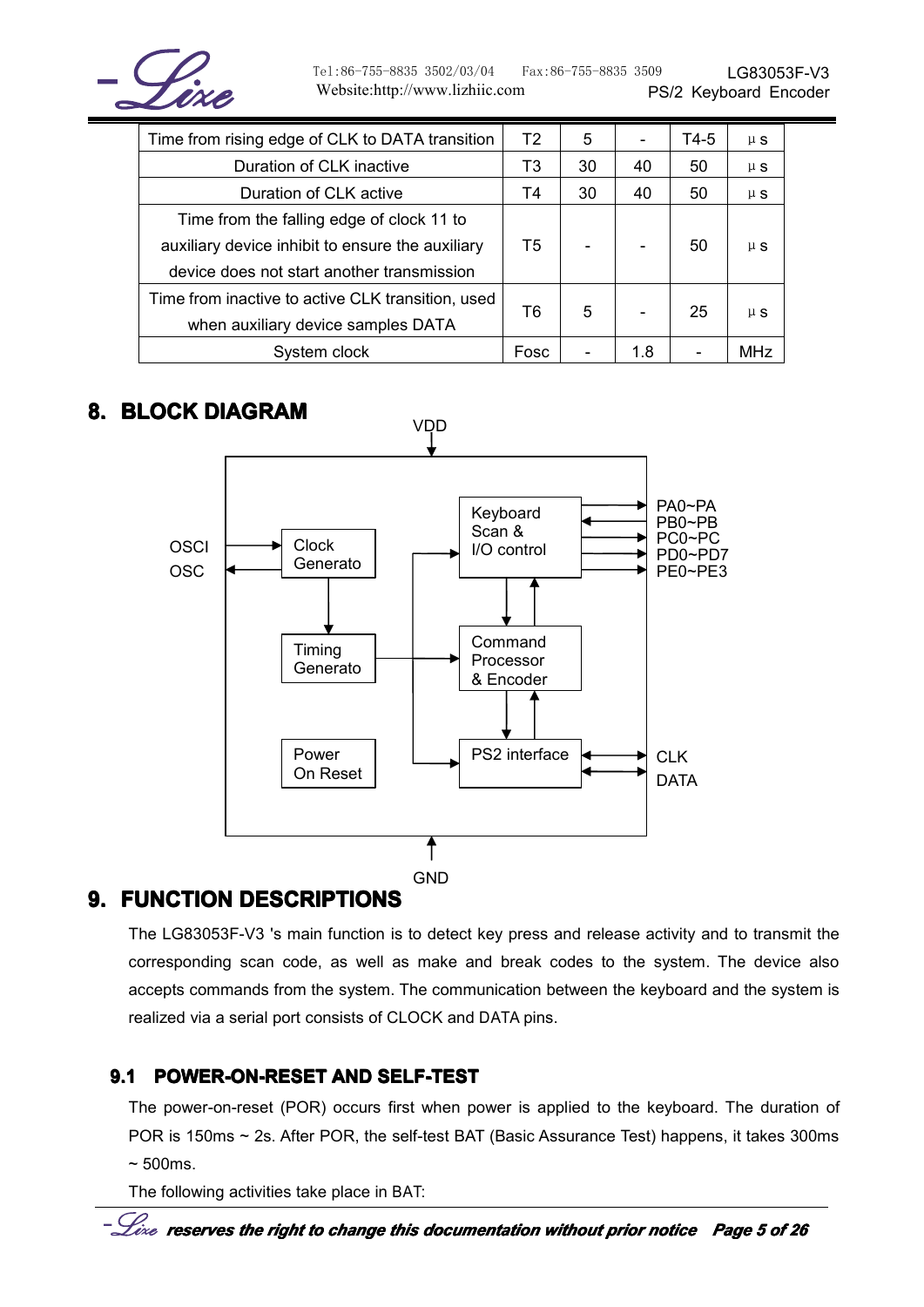

- 1) Turns on LED indicators at the beginning.
- 2) Test.
- 3) Turns off LED indicators at the end.
- 4) Send the result to the system.

A completion code AA is sent to the system if BAT is successful. An error code is sent if BAT fails.

BAT takes 300ms~500ms. The completion codes are sent 450ms~2.5s after POR, and 300ms~500ms after RESET command is acknowledged.

#### **9.2 KEYBOARD BUFFER**

An FIFO is used to buffer the received scan code.

- 1) The buffer is 16-byte.
- 2) Respond codes, i.e FA and repeated codes isn't be buffered.

Additional keystroke is discarded.

#### **9.3 LOW VOLTAGE RESET (LVR)**

LG83053F-V3 has <sup>a</sup> low voltage reset function, which is used to monitor the voltage of power supply or external source. The low voltage reset voltage is  $3.0V-3.2V$ .

Vhys >0.1V. Low voltage reset will not happen if the period Vdd stays in low voltage is less than T ( 0.6ms).



#### **9.4 COMMAND DESCRIPTION DESCRIPTION**

#### **9.4.1 COMMAND COMMANDFROM THE SYSTEM**

Reset – FF (hex)

- Send ACK to system.

- Checks clock and data lines-Reset in the high state for at least 500 ms or receives another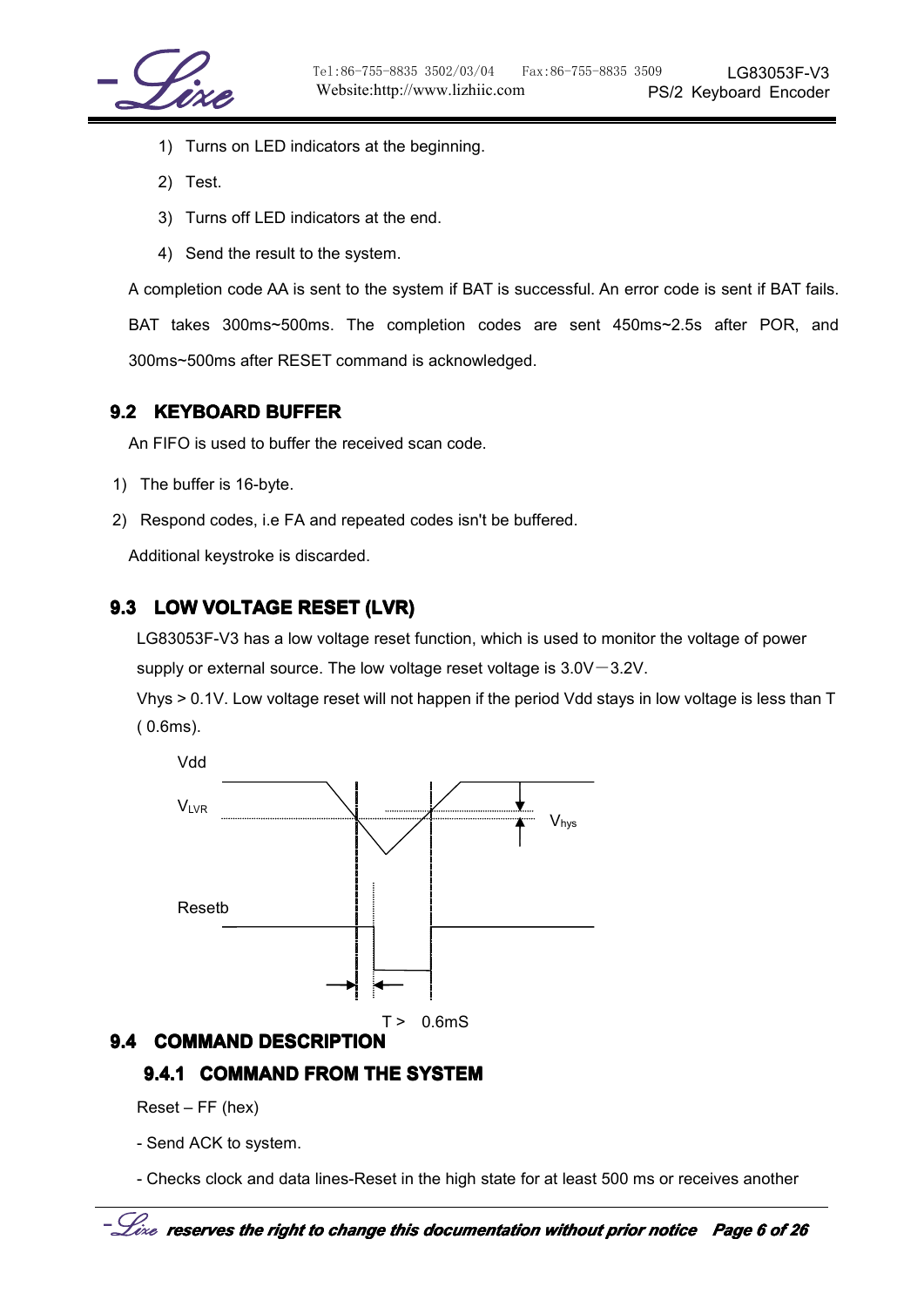

command.

- Default to scan code set 2.

Resend – FE (hex)

- Sends the previous code again. If the previous code is RESEND, the last code before RESEND

will be sent.

Set Key Type - FB, FC, FD (hex)

- Keyboard responds with ACK.
- Clears output buffer.
- Receives key ID byte
- Responds ACK.
- Sets key ID type (affect only scan code set 3 operation).

FB: Typematic

FC: Make/Break

- FD: Make
- Returns to previous scanning rate.

Set All Keys - F7, F8, F9, FA (hex)

- Sends ACK to the system.
- Clears output buffer.

- Sets all key type to the type specified by the command (affect only scan code set 3 operation).

- F7: Typematic
- F8: Make/Break
- F9: Make
- FA: Typematic/Make/Break
- Returns to previous scanning rate.

Set Default - F6 (hex)

- Sends an ACK to the system.
- Resets all conditions to power-on state.
- Clears the output buffer.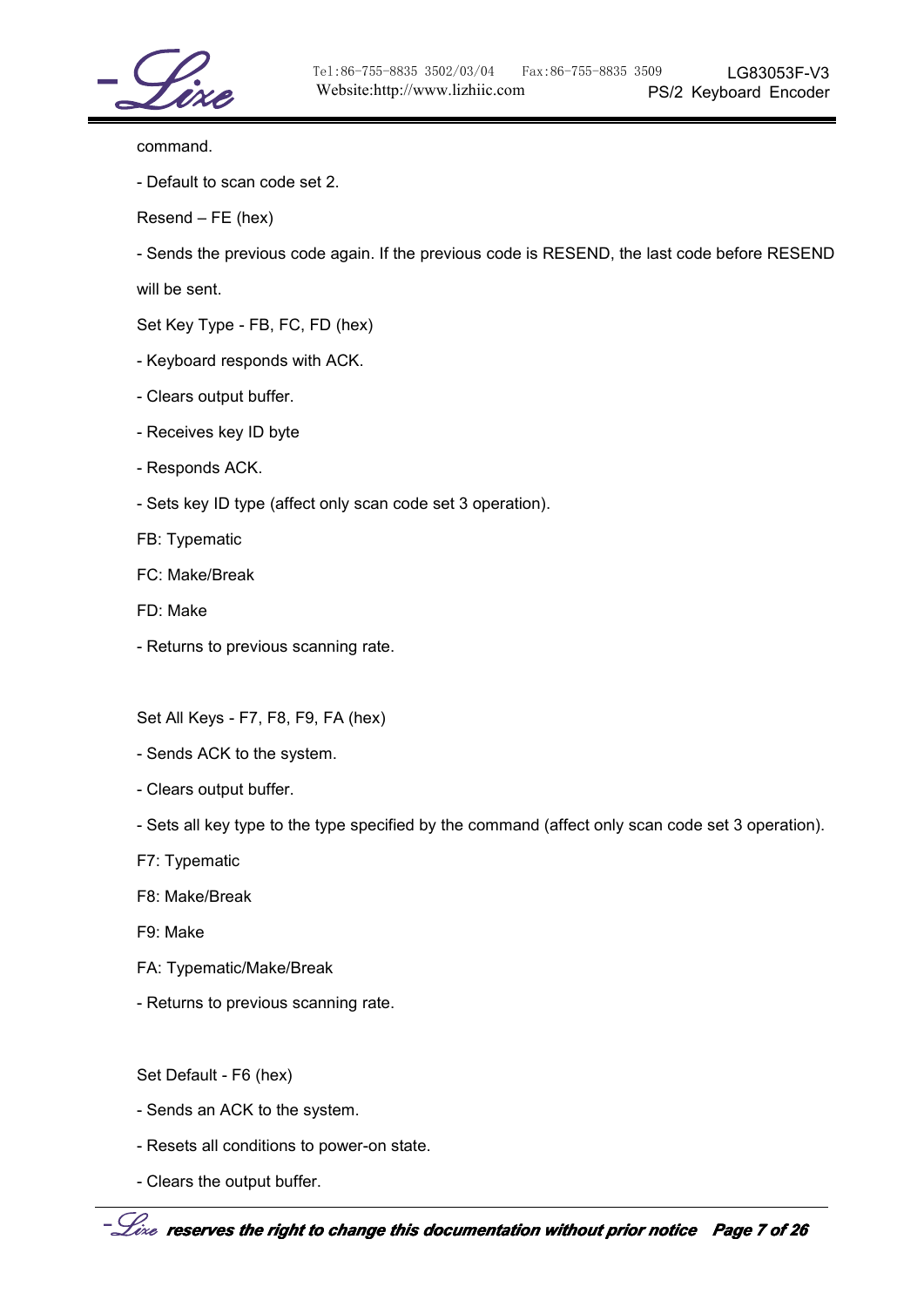

- Sets the default key type (scan code set 3 only).
- Set the default typematic rate/delay.

Default Disable - F5 (hex)

- Sends an ACK to the system.
- Resets all conditions to power-on state.
- Clears the output buffer.
- Sets the default key type (scan code set 3 only).
- Set the default typematic rate/delay.
- Clears last typematic key.
- Stops scanning and wait for commands,

Enable - F4 (hex)

- Sends and ACK to the system.
- Clears the output buffer.
- Clears the last typematic key.
- Start scanning.

Set Typematic Rate/Delay - F3 (hex)

- Sends an ACK to the system.
- Receives rate/delay value byte
- Sends and ACK to the system.
- Set rate/delay.
- Returns to previous scanning state.

Note:

- 1. Repeat period <sup>=</sup> (8+A) <sup>x</sup> (2B) <sup>x</sup> 0.00417 <sup>s</sup>
- A Binary value of bits 2, 1, and 0
- B Binary value of bits 4 and 3
- 2. Delay =  $(C + 1)$  x 250 ms
- C Binary value of bits 6 and 5.Bit 7 is always 0.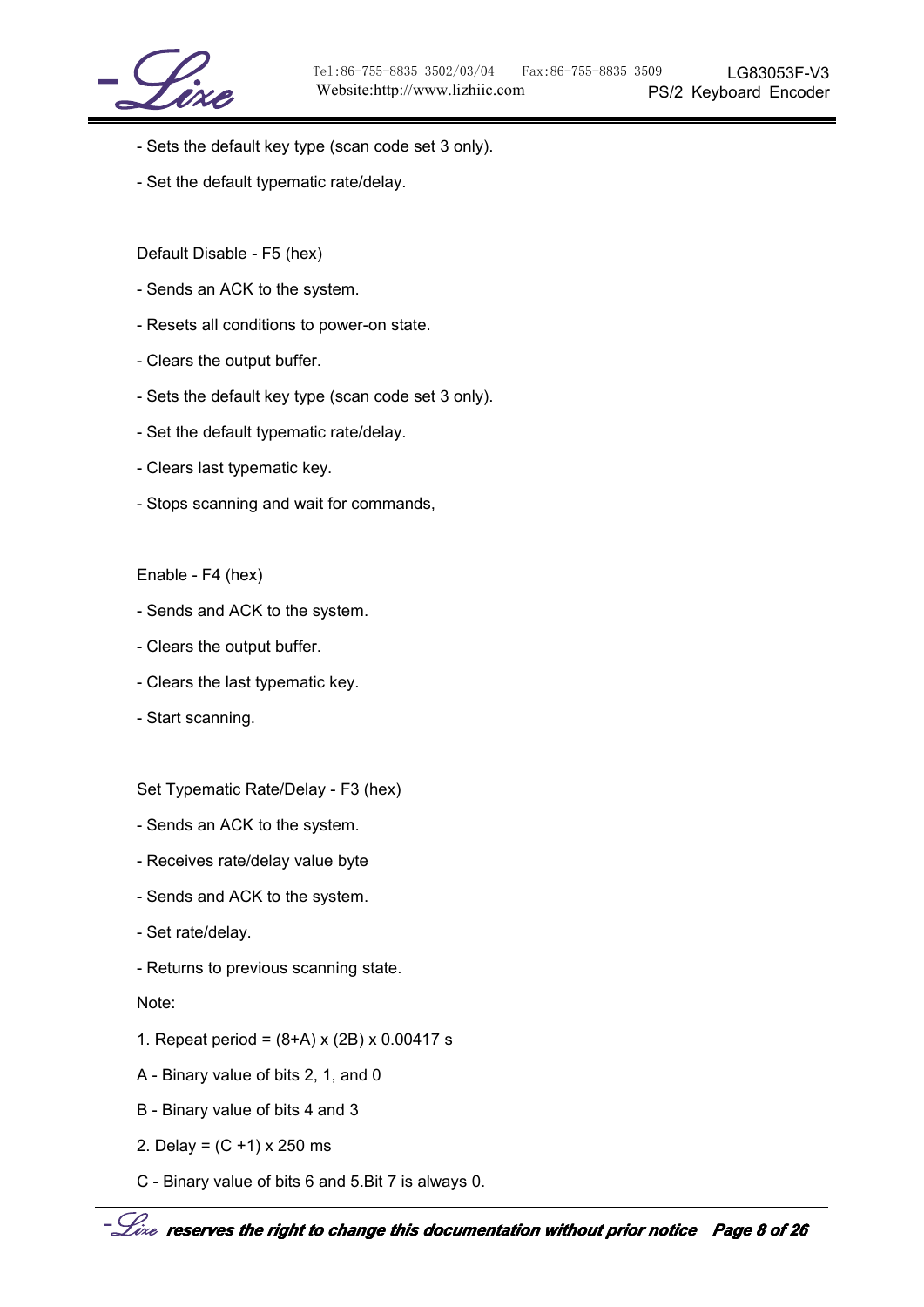

| <b>B4~b0</b> | <b>Typematic Rate</b> | <b>B4~b0</b> | <b>Typematic Rate</b> |
|--------------|-----------------------|--------------|-----------------------|
| 00000        | 30.0                  | 10000        | 7.5                   |
| 00001        | 26.7                  | 10001        | 6.7                   |
| 00010        | 24.0                  | 10010        | 6.0                   |
| 00011        | 21.8                  | 10011        | 5.5                   |
| 00100        | 20.0                  | 10100        | 5.0                   |
| 00101        | 18.5                  | 10101        | 4.6                   |
| 00110        | 17.1                  | 10110        | 4.3                   |
| 00111        | 16.0                  | 10111        | 4.0                   |
| 01000        | 15.0                  | 11000        | 3.7                   |
| 01001        | 13.3                  | 11001        | 3.3                   |
| 01010        | 12.0                  | 11010        | 3.0                   |
| 01011        | 10.9                  | 11011        | 2.7                   |
| 01100        | 10.0                  | 11100        | 2.5                   |
| 01101        | 9.2                   | 11101        | 2.3                   |
| 01110        | 8.6                   | 11110        | 2.1                   |
| 01111        | 8.0                   | 11111        | 2.0                   |

3. Default rate =  $10.9$  chars/sec +  $20\%$ 

Default delay =  $500 \text{ ms } \pm 20\%$ 

Read ID - F2 (hex)

- Sends an ACK to the system.
- Discontinues scanning.
- Sends two ID bytes. The second byte will be sent within 500 us after first byte.
- Resumes scanning.

Select Alternate Scan Codes - F0 (hex)

- Sends an ACK to the system.
- Clears the output buffer.
- Sets the default typematic rate/delay.
- Clears last typematic key.
- Receives option byte.
- Sends an ACK to the system.
- Option byte <sup>=</sup>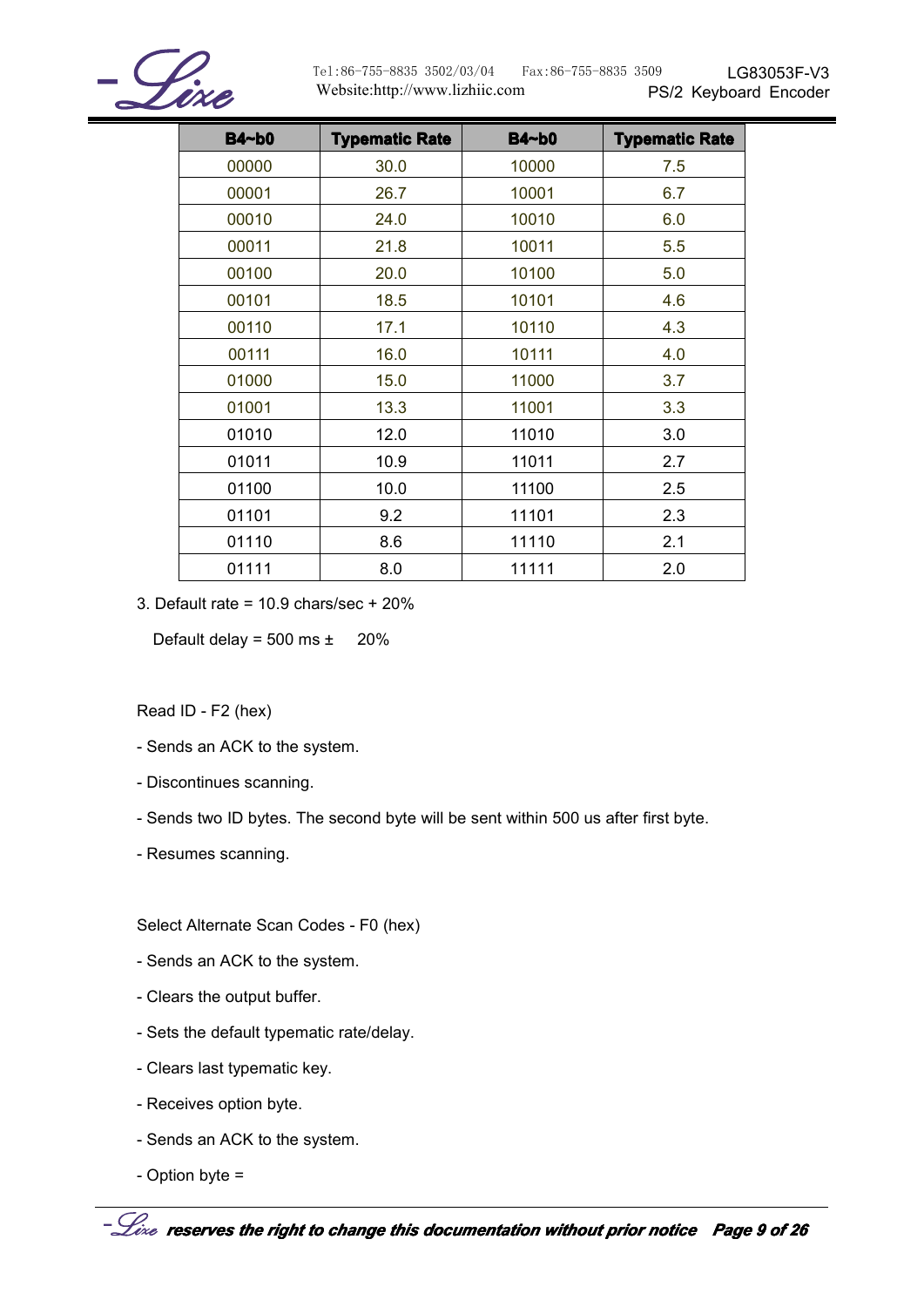- 01: scan code set 1
- 02: scan code set 2
- 03: scan code set 3
- Returns to previous scanning rate.

Invalid commands – EF, F1 (hex)

- Returns a RESEND command.
- Returns to previous scanning state.

Echo – EE (hex)

- Sends an EE (hex) to the system.
- Returns to previous scanning state.

Set status indicators – ED (hex)

- Sends an ACK to the system.
- Receives option byte.
- Sends an ACK to the system.
- Updates status indicators.
- Returns to previous scanning state.

#### **9.4.2 COMMAND COMMANDTO THE SYSTEM**

```
Acknowledge - FA (hex)
```
If the keyboard receives an valid command from the system, an ACK will be send back to the system, except that the command received is RESEND or ECHO.

BAT Completion Code - AA (hex)

This command is sent to the system after successful completion of keyboard BAT.

Buffer overrun 00, FF (hex)

If keyboard buffer overflows, the last byte in the buffer will be replaced by 00 or FF

Scan code set 1 - FF,

Scan code sets 2 and 3 - 00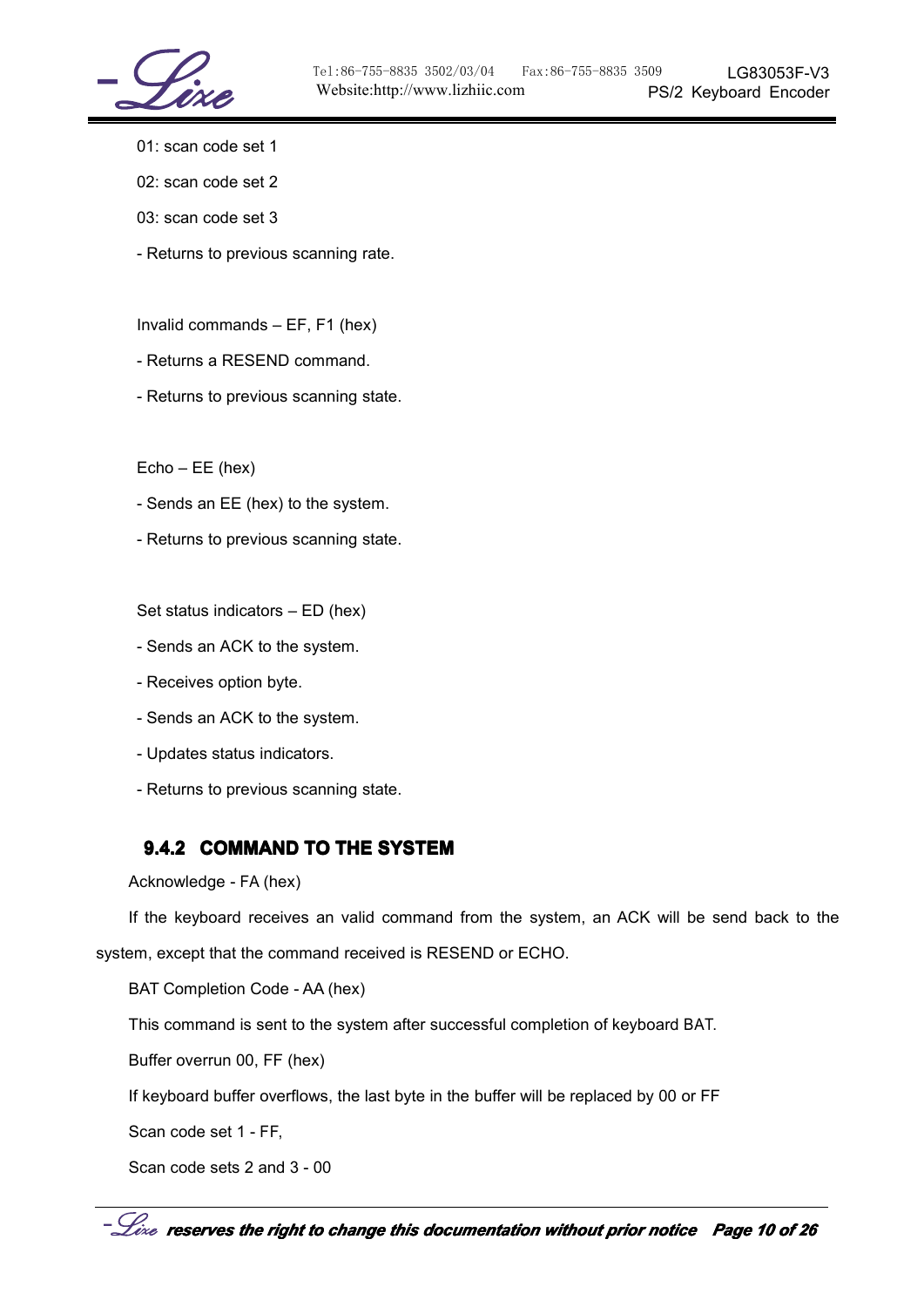

#### Resend - FE (hex)

This command is sent to the system after the keyboard receives an invalid code or any incorrect parity.

Echo - EE (hex)

This command is sent to the system after the keyboard receives an ECHO command.

Keyboards ID - 83AB (hex)

The 2-byte ID is sent to the system after receives READ ID command. The low byte is sent first, then high byte is sent.

#### **9.4.3 DATA COMMUNICATION VIA SERIAL PORT**

#### **Data output**

The keyboard first checks the CLK and DATA lines. If both of them are high, that means data transmission from keyboard to the system is permitted, then keyboard starts to clock data out. Data will be valid before the trailing edge and after the leading edge. The keyboard checks the clock line at least every 60us. If the clock line is lowered before the leading edge of the 10th clock, the keyboard should stop sending, and set both data line and clock line to high.

#### **Data input**

The system checks the CLK line first. If the keyboard is not sending data or it is sending data but has not reached the 10th clock, the system can force the clock line low for more than 60us and prepares to send data.

The keyboard checks clock line status at intervals of no more than 5ms. If <sup>a</sup> system-request-to-send (RTS) is detected, the keyboard clocks 11 bits in. After the 10th bit, the keyboard checks the data line. If the data line is high, the keyboard pulls it low and clocks one more bit to signal the system that data has been received.

If data is low after the 10th bit, <sup>a</sup> frame error occurs. When <sup>a</sup> frame error occurs, the keyboard should continue to count until data line goes high, then pulls it low and sends <sup>a</sup> RESEND command to the system.

#### **9.5 KEYBOARD KEYBOARD KEYBOARDSCAN CODE TABLE**

The keyboard supports 3 scan code sets. When <sup>a</sup> key is pressed down, its make scan code is sent to the system. When the key is released, its break code is sent. If two or more keys are held down, only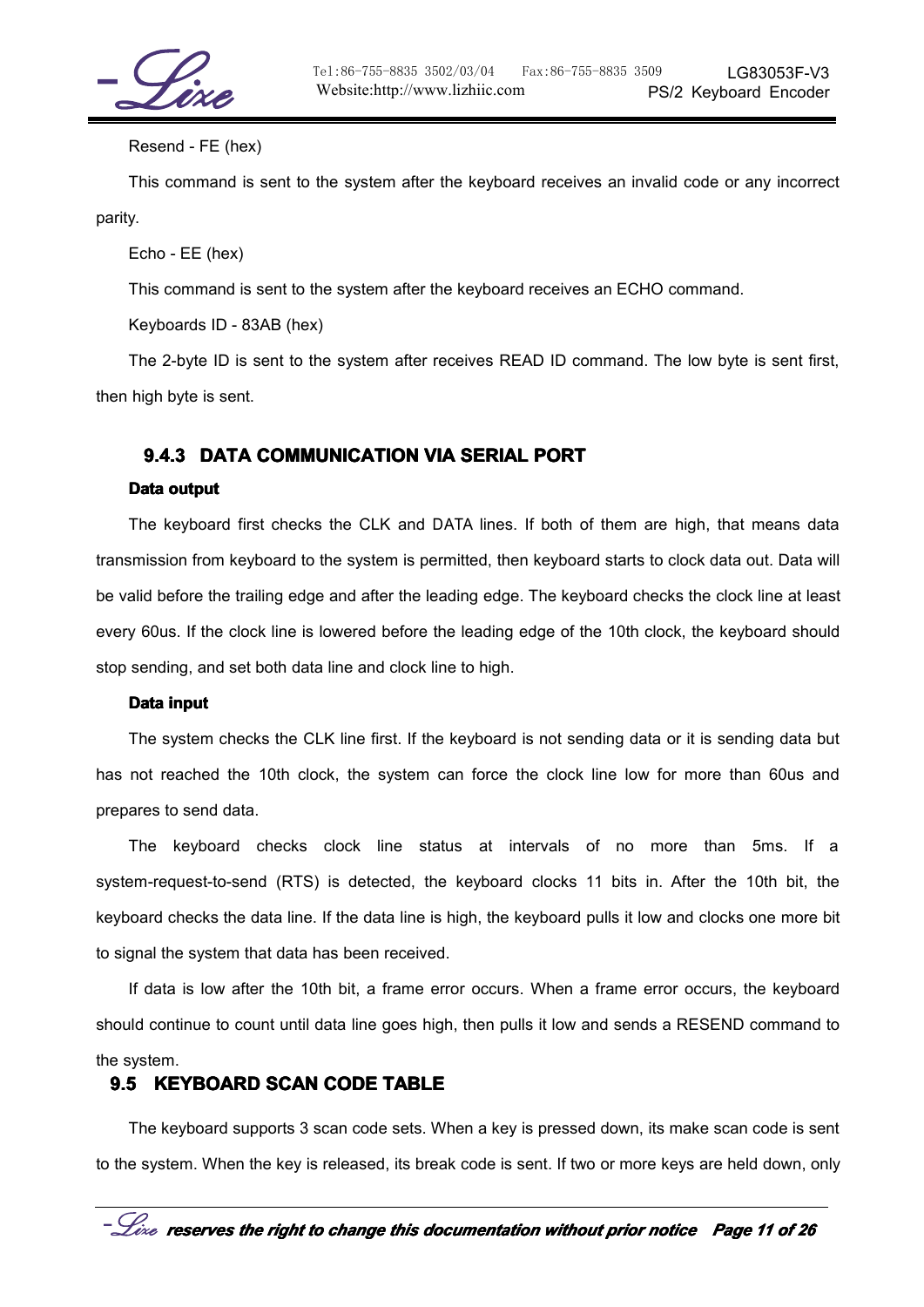

the last key pressed repeats at the typematic rate. Typematic operation stops when the last pressed key is released.

scan code set 1

| <b>Key</b>                          | <b>Make Code</b> | <b>Break Code</b> | <b>Key</b>     | <b>Make Code</b> | <b>Break Code</b> |
|-------------------------------------|------------------|-------------------|----------------|------------------|-------------------|
| $\dot{\ }$ $(\sim)$                 | 29               | A <sub>9</sub>    | $\mathsf{X}$   | 2D               | AD                |
| $\mathbf{1}$                        | 02               | 82                | $\mathsf{C}$   | 2E               | <b>AE</b>         |
| $\overline{2}$                      | 03               | 83                | V              | 2F               | AF                |
| $\mathfrak{S}$                      | 04               | 84                | B              | 30               | B <sub>0</sub>    |
| $\overline{\mathbf{4}}$             | 05               | 85                | $\mathsf{N}$   | 31               | <b>B1</b>         |
| 5                                   | 06               | 86                | M              | 32               | <b>B2</b>         |
| 6                                   | 07               | 87                | $, ( \leq )$   | 33               | B <sub>3</sub>    |
| $\overline{7}$                      | 08               | 88                | . (>)          | 34               | <b>B4</b>         |
| 8                                   | 09               | 89                | /(?)           | 35               | B <sub>5</sub>    |
| 9                                   | 0A               | 8A                | SHIFT_R        | 36               | B <sub>6</sub>    |
| $\mathbf 0$                         | 0B               | 8B                | CTRL_L         | 1D               | 9D                |
| $-(-)$                              | OC               | 8C                | $ALT_L$        | 38               | B <sub>8</sub>    |
| $= (+)$                             | 0D               | 8D                | <b>SPACE</b>   | 39               | B <sub>9</sub>    |
| <b>BACKSPACE</b>                    | 0E               | 8E                | ALT_R          | E038             | E0B8              |
| <b>TAB</b>                          | 0F               | 8F                | CTRL_R         | E01D             | E09D              |
| $\mathsf Q$                         | 10               | 90                | <b>NUM</b>     | 45               | C <sub>5</sub>    |
| W                                   | 11               | 91                | (7)            | 47               | C7                |
| E                                   | 12 <sub>2</sub>  | 92                | (4)            | 4B               | CB                |
| R                                   | 13               | 93                | (1)            | 4F               | <b>CF</b>         |
| T                                   | 14               | 94                | (8)            | 48               | C8                |
| Y                                   | 15               | 95                | (5)            | 4C               | CC                |
| U                                   | 16               | 96                | (2)            | 50               | D <sub>0</sub>    |
| $\mathbf{I}$                        | 17               | 97                | (q)            | 52               | D <sub>2</sub>    |
| $\circ$                             | 18               | 98                | $(*)$          | 37               | <b>B7</b>         |
| ${\sf P}$                           | 19               | 99                | (9)            | 49               | C <sub>9</sub>    |
| $[$ ({)]                            | 1A               | 9A                | (6)            | 4D               | $\mathsf{CD}$     |
| $\vert\!\!\vert\!\!\vert\!\!\vert)$ | 1B               | 9B                | (3)            | 51               | D <sub>1</sub>    |
| \( ) (101 key<br>keyboard only)     | 2B               | AB                | (DEL)          | 53               | D <sub>3</sub>    |
| <b>CAPS</b>                         | 3A               | BA                | $(-)$          | 4A               | CA                |
| A                                   | 1E               | 9E                | $(+)$          | 4E               | CE                |
| $\mathsf S$                         | 1F               | 9F                | (ENTER)        | E01C             | E09C              |
| D                                   | 20               | A <sub>0</sub>    | <b>ESC</b>     | 01               | 81                |
| F                                   | 21               | A1                | F <sub>1</sub> | 3B               | BB                |
| G                                   | 22               | A <sub>2</sub>    | F <sub>2</sub> | 3C               | BC                |

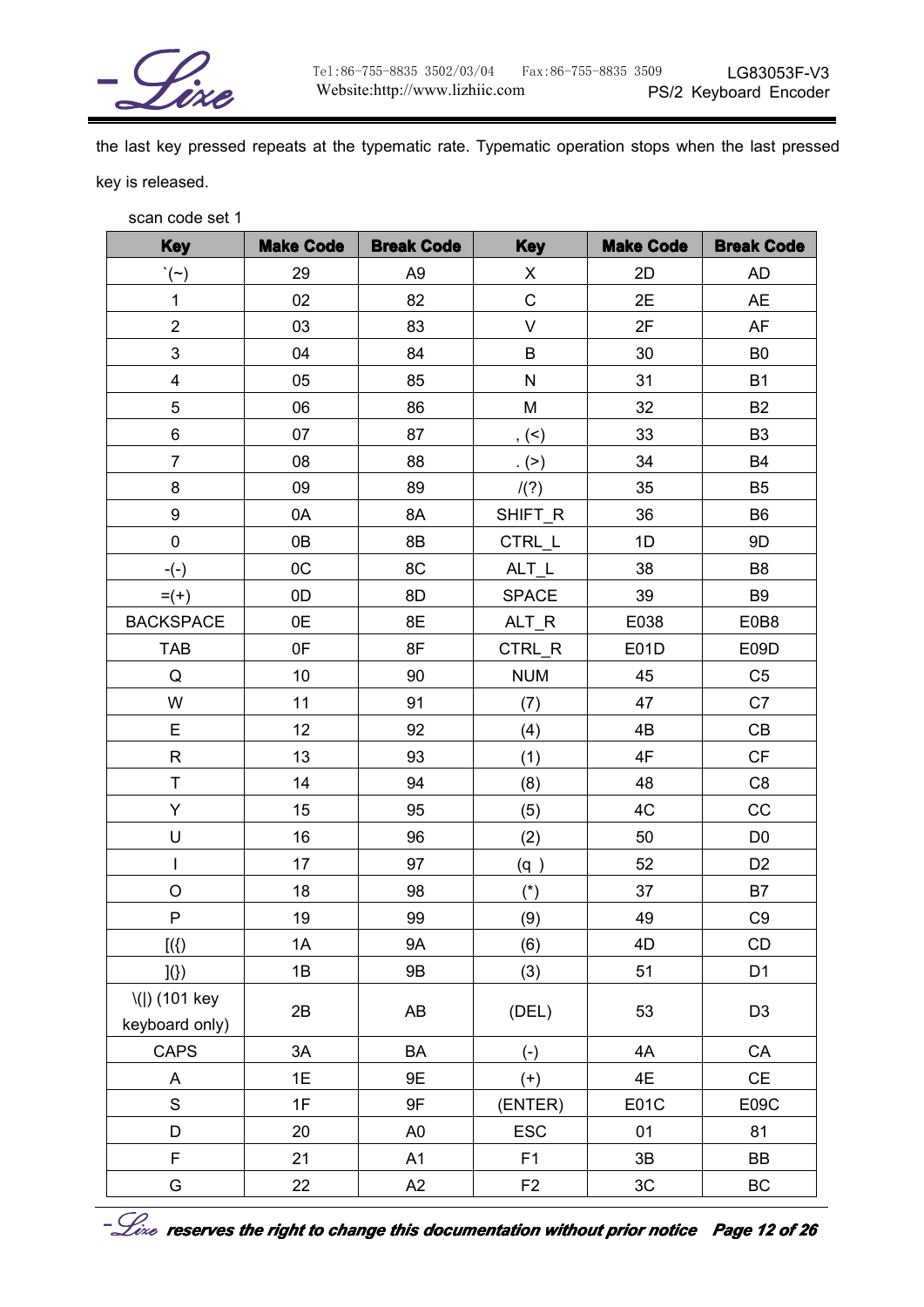

| H                              | 23 | A3             | F <sub>3</sub>  | 3D | <b>BD</b>      |
|--------------------------------|----|----------------|-----------------|----|----------------|
| J                              | 24 | A4             | F <sub>4</sub>  | 3E | <b>BE</b>      |
| K                              | 25 | A <sub>5</sub> | F <sub>5</sub>  | 3F | <b>BF</b>      |
|                                | 26 | A <sub>6</sub> | F <sub>6</sub>  | 40 | CO             |
| $;$ $\left( \cdot \right)$     | 27 | A7             | F7              | 41 | C <sub>1</sub> |
| '('')                          | 28 | A <sub>8</sub> | F <sub>8</sub>  | 42 | C <sub>2</sub> |
| K42 (102 key<br>keyboard only) | 2B | AB             | F <sub>9</sub>  | 43 | C <sub>3</sub> |
| <b>ENTER</b>                   | 1C | 9C             | F <sub>10</sub> | 44 | C <sub>4</sub> |
| SHIFT L                        | 2A | AA             | F11             | 57 | D7             |
| K45 (102 key<br>keyboard only) | 56 | D <sub>6</sub> | F <sub>12</sub> | 58 | D <sub>8</sub> |
| Ζ                              | 2C | <b>AC</b>      | <b>SCROLL</b>   | 46 | C <sub>6</sub> |

| <b>Key</b>   | <b>Base Case, or Shift + Nun</b><br><b>Make/Break</b><br><b>Lock</b> |              | <b>Shift Case * Make/Break</b> | <b>Nun Lock</b><br><b>Make/Break</b> |
|--------------|----------------------------------------------------------------------|--------------|--------------------------------|--------------------------------------|
|              |                                                                      |              | E0 AA E0 52                    | E0 2A E0 52                          |
| <b>INS</b>   | E0 52/E0 D2                                                          |              | /E0 D2 E0 2A                   | /E0 D2 E0 AA                         |
|              |                                                                      |              | E0 AA E0 53                    | E0 2A E0 53                          |
| <b>DEL</b>   | E0 53/E0 D3                                                          |              | /E0 D3 E0 2A                   | /E0 D3 E0 AA                         |
|              |                                                                      |              | E0 AA E0 4B                    | E0 2A E0 4B                          |
|              | <b>LEFT</b><br>E04B/E0CB                                             |              | /E0 CB E0 2A                   | /E0 CB E0 AA                         |
|              |                                                                      |              | E0 AA E0 47                    | E0 2A E0 47                          |
| <b>HOME</b>  | E0 47/E0 C7                                                          |              | /E0 C7 E0 2A                   |                                      |
|              |                                                                      |              | E0 AA E0 4F                    | E0 2A E0 4F                          |
| <b>END</b>   | E04F/E0CF                                                            |              | /E0 CF E0 2A                   | /E0 CF E0 AA                         |
|              |                                                                      | E0 AA E0 48  |                                | E0 2A E0 48                          |
| UP           | E0 48/E0 C8                                                          |              | /E0 C8 E0 2A                   | /E0 C8 E0 AA                         |
|              |                                                                      |              | E0 AA E0 50                    | E0 2A E0 50                          |
| <b>DOWN</b>  | E0 50/E0 D0                                                          | /E0 D0 E0 2A |                                | /E0 D0 E0 AA                         |
| PAGE UP      | E0 49/E0 C9                                                          |              | E0 AA E0 49                    | E0 2A E0 49                          |
|              |                                                                      |              | /E0 C9 E0 2A                   | /E0 C9 E0 AA                         |
| <b>PAGE</b>  | E0 51/E0 D1                                                          |              | E0 AA E0 51                    | E0 2A E0 51                          |
| <b>DOWN</b>  |                                                                      | /E0 D1 E0 2A |                                | /E0 D1 E0 AA                         |
| <b>RIGHT</b> | E04D/ED CD                                                           |              | E0 AA E0 4D                    |                                      |
|              |                                                                      | /E0 CD E0 2A |                                | /E0 CD E0 AA                         |
|              |                                                                      |              |                                |                                      |
| Key<br>(1)   | Scan Code Make/Break<br>E0 35 / E0 B5                                |              | Shift Case Make/Break *        | E0 AA E0 35 / E0 B5 E0 2A            |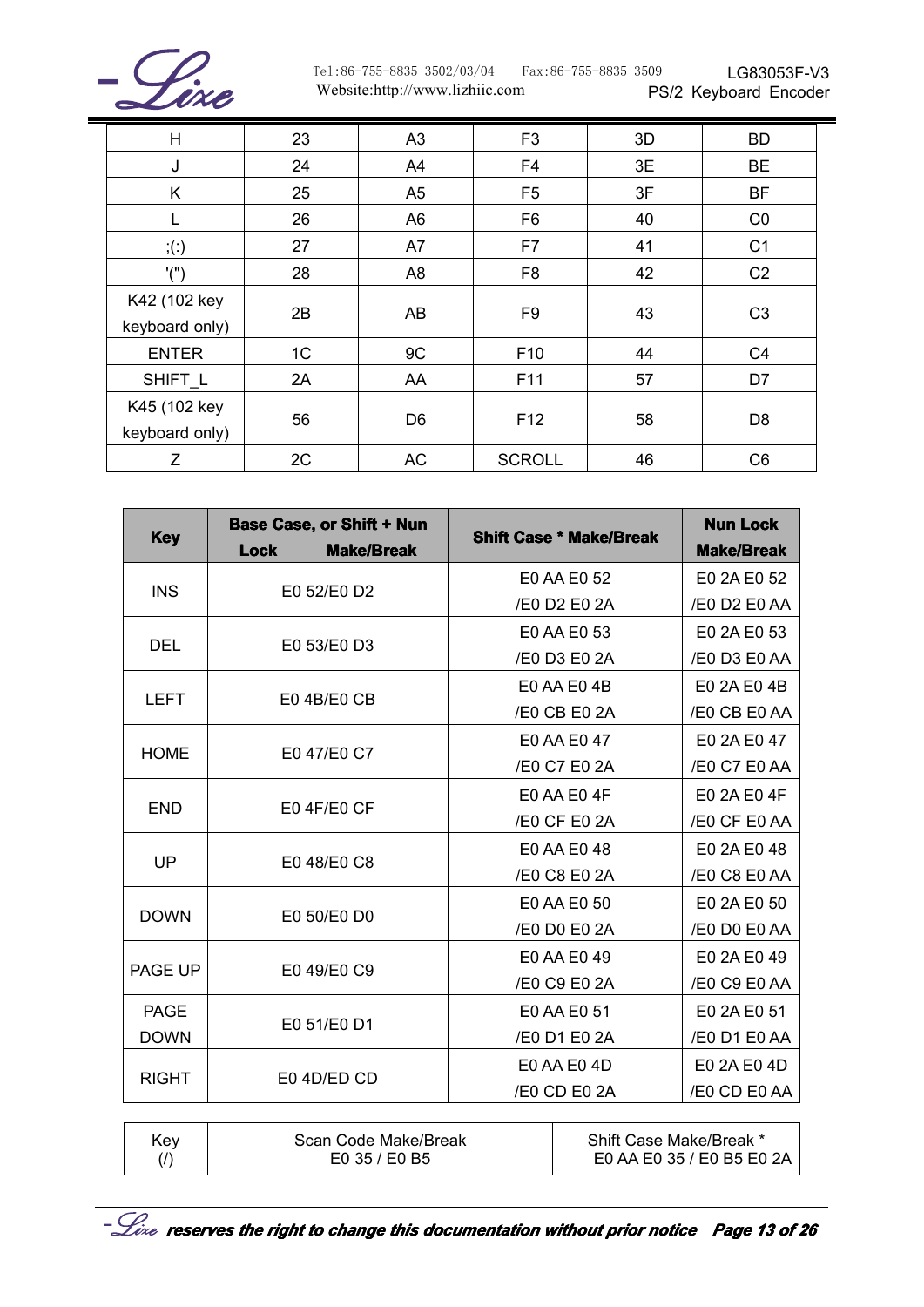

| Key<br><b>PRINT</b>             | Scan Code<br>Make/Break<br>E0 2A E0 37<br>/E0 B7 E0 AA | Ctrl Case, Shift Case<br>Make/Break<br>E0 37 / E0 B7 |                                 | Alt Case<br>Make/Break<br>54 / D4 |
|---------------------------------|--------------------------------------------------------|------------------------------------------------------|---------------------------------|-----------------------------------|
| Key<br>Pause (not<br>typematic) | Make Code<br>E1 1D 45 E1 9D C5                         |                                                      | Ctrl Key Pressed<br>E0 46 E0 C6 |                                   |

Note \* : If the left Shift key is held down, the AA/2A shift make and break is sent with the other scan codes. If the right Shift key is held down, B6/36 is sent. If both Shift keys are down, both sets of codes are sent with the other scan code.

Scan code set 2

| <b>Key</b>              | <b>Make code</b> | <b>Break code</b> | <b>Key</b>   | <b>Make code</b> | <b>Break code</b> |
|-------------------------|------------------|-------------------|--------------|------------------|-------------------|
| $\dot{\ }$ $(\sim)$     | 0E               | F00E              | X            | 22               | F022              |
| $\mathbf{1}$            | 16               | F016              | $\mathsf{C}$ | 21               | F021              |
| $\overline{2}$          | 1E               | F01E              | $\vee$       | 2A               | <b>F02A</b>       |
| 3                       | 26               | F026              | B            | 32               | F032              |
| $\overline{\mathbf{4}}$ | 25               | F025              | $\mathsf{N}$ | 31               | F031              |
| 5                       | 2E               | <b>F02E</b>       | M            | 3A               | F03A              |
| 6                       | 36               | F036              | ,(<)         | 41               | F041              |
| $\overline{7}$          | 3D               | F03D              | $(>)$ .      | 49               | F049              |
| 8                       | 3E               | F03E              | /(?)         | 4A               | <b>F04A</b>       |
| 9                       | 46               | F046              | SHIFT_R      | 59               | F059              |
| $\mathbf 0$             | 45               | F045              | CTRL_L       | 14               | F014              |
| $-(-)$                  | 4E               | F04E              | ALT_L        | 11               | F011              |
| $= (+)$                 | 55               | F055              | <b>SPACE</b> | 29               | F029              |
| <b>BACKSPACE</b>        | 66               | F066              | $ALT_R$      | E011             | E0F011            |
| <b>TAB</b>              | 0D               | F00D              | CTRL_R       | E014             | E0F014            |
| Q                       | 15               | F015              | <b>NUM</b>   | 77               | F077              |
| W                       | 1D               | F01D              | (7)          | 6C               | F06C              |
| E                       | 24               | F024              | (4)          | 6B               | F06B              |
| $\mathsf{R}$            | 2D               | F02D              | (1)          | 69               | F069              |
| T                       | 2C               | F02C              | (8)          | 75               | F075              |
| Y                       | 35               | F035              | (5)          | 73               | F073              |
| U                       | 3C               | F03C              | (2)          | 72               | F072              |
| $\overline{1}$          | 43               | F043              | (0)          | 70               | F070              |
| O                       | 44               | F044              | $(*)$        | 7C               | F07C              |
| P                       | 4D               | F04D              | (9)          | 7D               | F07D              |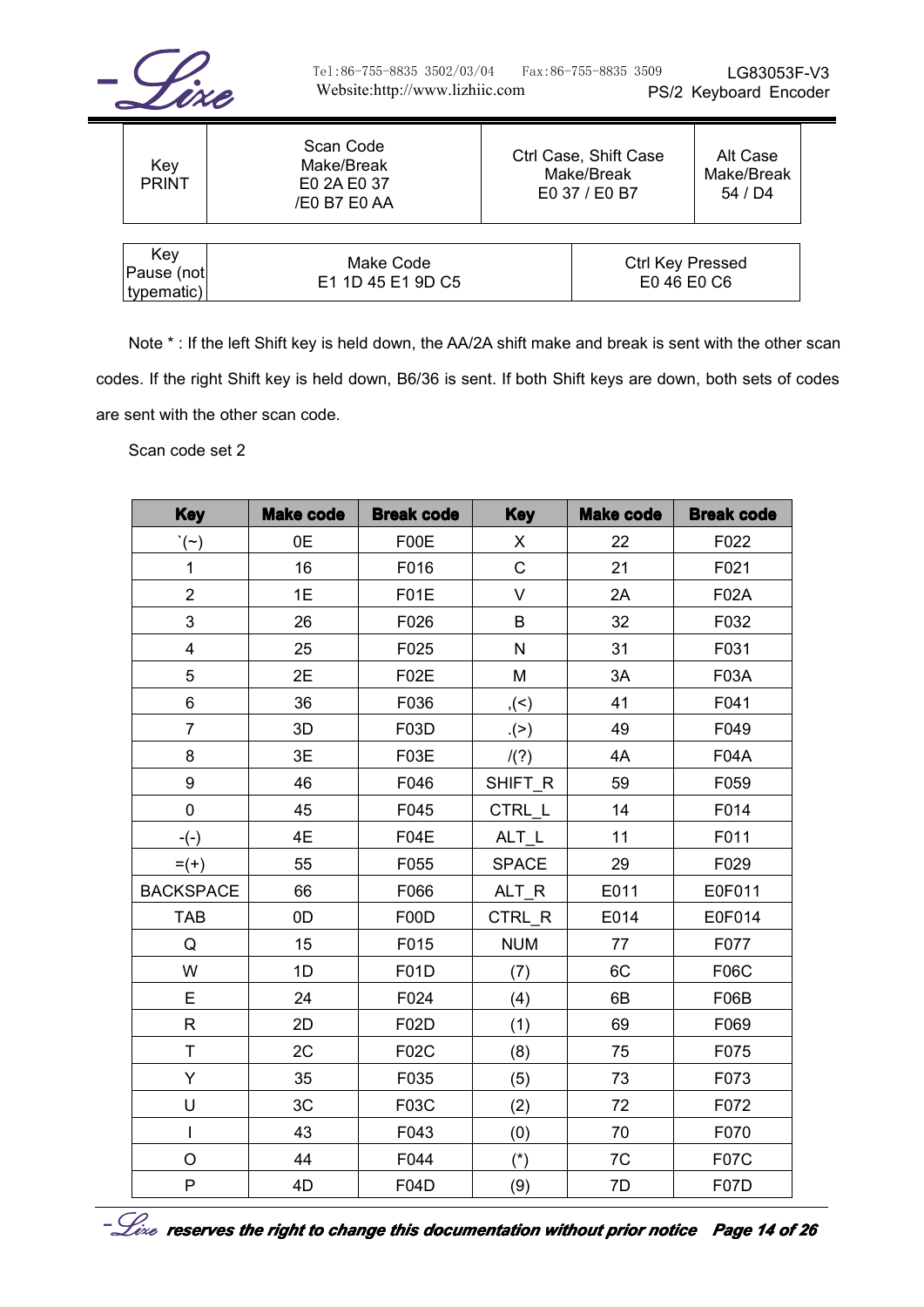

| $[$ ({)]              | 54             | F054        | (6)             | 74   | F074   |
|-----------------------|----------------|-------------|-----------------|------|--------|
| $\vert\!\!\vert(\}$   | 5B             | F05B        | (3)             | 7A   | F07A   |
| \( ) (101 key         |                |             |                 |      |        |
| keyboard              | 5D             | F05D        | (DEL)           | 71   | F071   |
| only)                 |                |             |                 |      |        |
| <b>CAPS</b>           | 58             | F058        | $(-)$           | 7B   | F07B   |
| A                     | 1 <sup>C</sup> | F01C        | $(+)$           | 79   | F079   |
| S                     | 1B             | F01B        | (ENTER)         | E05A | E0F05A |
| D                     | 23             | F023        | <b>ESC</b>      | 76   | F076   |
| $\mathsf F$           | 2B             | F02B        | F <sub>1</sub>  | 05   | F005   |
| G                     | 34             | F034        | F <sub>2</sub>  | 06   | F006   |
| H                     | 33             | F033        | F <sub>3</sub>  | 04   | F004   |
| J                     | 3B             | F03B        | F <sub>4</sub>  | 0C   | F00C   |
| K                     | 42             | F042        | F <sub>5</sub>  | 03   | F003   |
| L                     | 4B             | F04B        | F <sub>6</sub>  | 0B   | F00B   |
| $\dot{a}(\dot{\phi})$ | 4C             | <b>F04C</b> | F7              | 83   | F083   |
| '('')                 | 52             | F052        | F <sub>8</sub>  | 0A   | F00A   |
| K42 (102 key          |                |             |                 |      |        |
| keyboard              | 5D             | F05D        | F <sub>9</sub>  | 01   | F001   |
| only)                 |                |             |                 |      |        |
| <b>ENTER</b>          | 5A             | <b>F05A</b> | F10             | 09   | F009   |
| SHIFFT_L              | 12             | F012        | F11             | 78   | F078   |
| K45 (102 key          |                |             |                 |      |        |
| keyboard              | 61             | F061        | F <sub>12</sub> | 07   | F007   |
| only)                 |                |             |                 |      |        |
| Z                     | 1A             | <b>F01A</b> | <b>SCROLL</b>   | 7E   | F07E   |

| <b>Key</b>  | <b>Base Case, or Shift</b><br>+ Nun Lock<br><b>Make/Break</b> | <b>Shift Case *</b><br><b>Make/Break</b> | <b>Num Lock Make/Break</b>        |
|-------------|---------------------------------------------------------------|------------------------------------------|-----------------------------------|
| INS.        | E0 70 / E0 F0 70                                              | E0 F0 12 E0 70<br>/E0 F0 70 E0 12        | E0 12 E0 70<br>/E0 F0 70 E0 F0 12 |
| DEL         | E0 71 / E0 F0 71                                              | E0 F0 12 E0 71<br>/E0 F0 71 E0 12        | E0 12 E0 71<br>/E0 F0 71 E0 F0 12 |
| <b>LEFT</b> | E0 6B / E0 F0 6B                                              | E0 F0 12 E0 6B<br>/E0 F0 6B E0 12        | E0 12 E0 6B<br>/E0 F0 6B E0 F0 12 |
| <b>HOME</b> | E0 6C /E0 F0 6C                                               | E0 F0 12 E0 6C<br>/E0 F0 6C E0 12        | E0 12 E0 6C<br>/E0 F0 6C E0 F0 12 |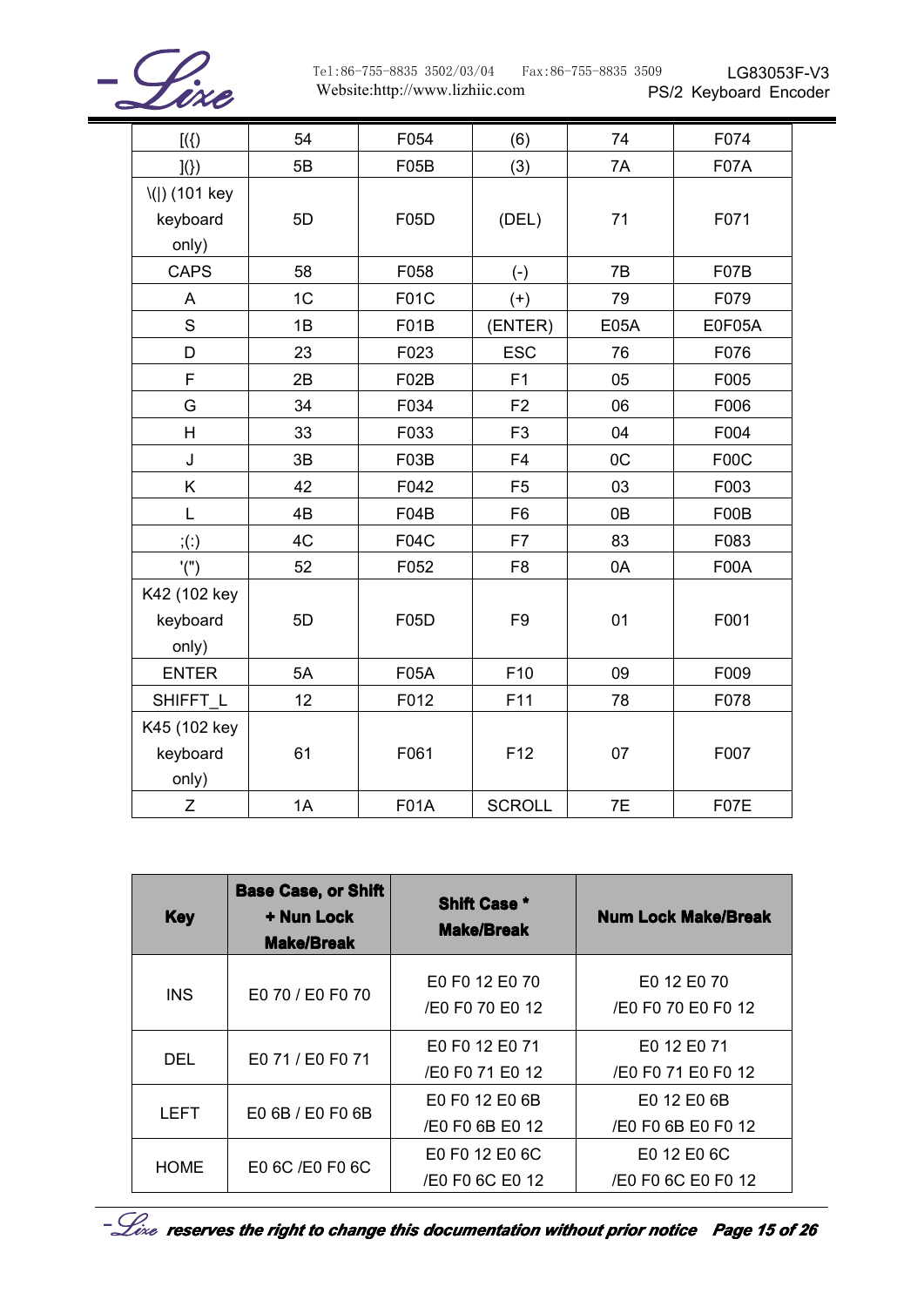

Tel:86-755-8835 3502/03/04 Fax:86-755-8835 3509 Website:http://www.lizhiic.com

LG83053F-V3 PS/2 Keyboard Encoder

|  | END.                            | E0 69 / E0 F0 69 | E0 F0 12 E0 69<br>/E0 F0 69 E0 12 | E0 12 E0 69<br>/E0 F0 69 E0 F0 12 |
|--|---------------------------------|------------------|-----------------------------------|-----------------------------------|
|  | UP.                             |                  | E0 F0 12 E0 75                    | E0 12 E0 75                       |
|  |                                 | E0 75 / E0 F0 75 | /E0 F0 75 E0 12                   | /E0 F0 75 E0 F0 12                |
|  |                                 |                  | E0 F0 12 F0 72                    | E0 12 E0 72                       |
|  | <b>DOWN</b><br>E0 72 / E0 F0 72 |                  | /E0 F0 72 E0 12                   | /E0 F0 72 E0 F0 12                |
|  | PAGE UP                         |                  | E0 F0 12 E0 7D                    | E0 12 E0 7D                       |
|  |                                 | E0 7D / E0 F0 7D | /E0 F0 7D E0 12                   | /E0 F0 7D E0 F0 12                |
|  | <b>PAGE</b>                     |                  | E0 F0 12 E0 7A                    | E0 12 E0 7A                       |
|  | E0 7A / E0 F0 7A<br><b>DOWN</b> | /E0 F0 7A E0 12  | /E0 F0 7A E0 F0 12                |                                   |
|  | E0 74 E0 F0 74<br><b>RIGHT</b>  | E0 F0 12 E0 74   | E0 12 E0 74                       |                                   |
|  |                                 | /E0 F0 74 E0 12  | /E0 F0 74 E0 F0 12                |                                   |

| <b>Key</b> | <b>Scan Code Make/Break</b> | <b>Shift Case Make/Break *</b>  |
|------------|-----------------------------|---------------------------------|
|            | E04A/E0F04A                 | E0 F0 12 E0 4A / E0 F0 4A E0 12 |

| <b>Key</b>   | <b>Scan Code</b><br><b>Make/Break</b> | <b>Ctrl Case, Shift Case</b><br><b>Make/Break</b> | <b>Alt Case</b><br><b>Make/Break</b> |
|--------------|---------------------------------------|---------------------------------------------------|--------------------------------------|
|              | E0 12 E0 7C                           |                                                   |                                      |
| <b>PRINT</b> | /E0 F0 7C E0 F0 12                    | E0 7C / E0 F0 7C<br>84 / F0 84                    |                                      |

| <b>Key</b>      | <b>Make Code</b>        | <b>Ctrl Key Pressed</b> |  |
|-----------------|-------------------------|-------------------------|--|
| <b>PAUSE</b>    |                         |                         |  |
| (Not typematic) | E1 14 77 E1 F0 14 F0 77 | E0 7E E0 F0 7E          |  |

Note \*: If the left Shift key is held down, the F0 12/12 shift make and break is sent with the other scan codes. If the right Shift key is held down, F0 59/59 is sent. If both Shift keys are down, both sets of codes are sent with the other scan code.

Scan code set 3

| <b>Key</b>       | <b>Make Code</b> | <b>Break Code</b> | <b>Default Key State</b> |
|------------------|------------------|-------------------|--------------------------|
| $\cdot$ $(\sim)$ | 0E               | F00E              | Typematic                |
| 1                | 16               | F016              | Typematic                |
| 2                | 1E               | F01E              | Typematic                |
| 3                | 26               | F026              | Typematic                |
| 4                | 25               | F025              | Typematic                |
| 5                | 2E               | F02E              | Typematic                |
| 6                | 36               | F036              | Typematic                |
| 7                | 3D               | F <sub>0</sub> 3D | <b>Typematic</b>         |
| 8                | 3E               | F03E              | <b>Typematic</b>         |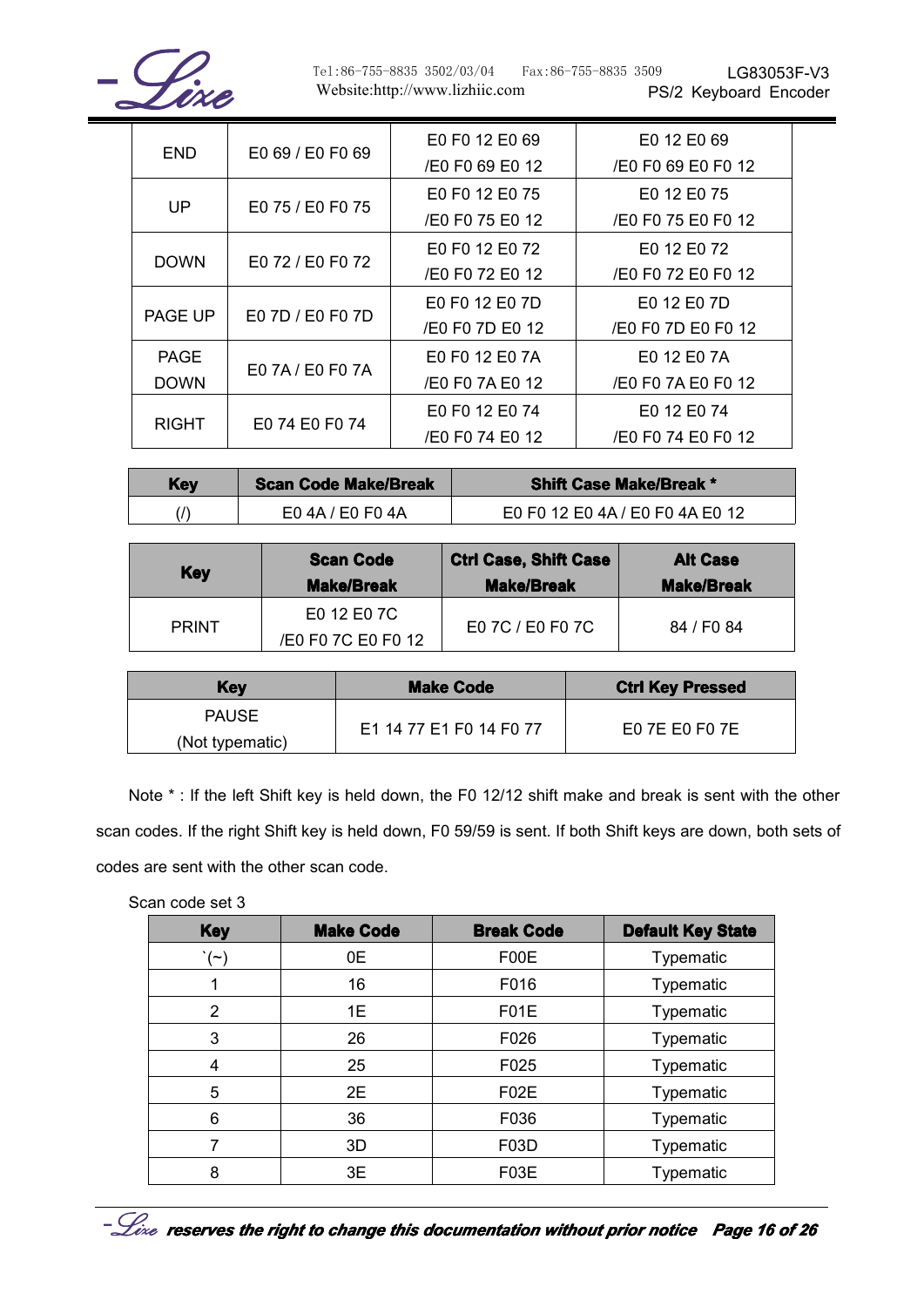

| $\boldsymbol{9}$                | 46             | F046        | Typematic  |
|---------------------------------|----------------|-------------|------------|
| $\pmb{0}$                       | 45             | F045        | Typematic  |
| $-(-)$                          | 4E             | <b>F04E</b> | Typematic  |
| $= (+)$                         | 55             | F055        | Typematic  |
| <b>BACKSPACE</b>                | 66             | F066        | Typematic  |
| <b>TAB</b>                      | 0D             | F00D        | Typematic  |
| Q                               | 15             | F015        | Typematic  |
| W                               | 1D             | <b>F01D</b> | Typematic  |
| E                               | 24             | F024        | Typematic  |
| $\mathsf R$                     | 2D             | F02D        | Typematic  |
| Τ                               | 2C             | F02C        | Typematic  |
| Υ                               | 35             | F035        | Typematic  |
| U                               | 3C             | F03C        | Typematic  |
| I                               | 43             | F043        | Typematic  |
| O                               | 44             | F044        | Typematic  |
| P                               | 4D             | F04D        | Typematic  |
| $[$ ({)]                        | 54             | F054        | Typematic  |
| $\vert\!\!\vert\!\!\vert)$      | 5B             | F05B        | Typematic  |
| \( ) (101 key<br>keyboard only) | 5C             | <b>F05C</b> | Typematic  |
| <b>CAPS</b>                     | 14             | F014        | Make/Break |
| A                               | 1 <sup>C</sup> | F01C        | Typematic  |
| $\mathbf S$                     | 1B             | F01B        | Typematic  |
| D                               | 23             | F023        | Typematic  |
| F                               | 2B             | F02B        | Typematic  |
| G                               | 34             | F034        | Typematic  |
| H                               | 33             | F033        | Typematic  |
| J                               | 3B             | F03B        | Typematic  |
| Κ                               | 42             | F042        | Typematic  |
| L                               | 4B             | F04B        | Typematic  |
| ; (.)                           | 4C             | <b>F04C</b> | Typematic  |
| '('')                           | 52             | F052        | Typematic  |
| K42 (102 key<br>keyboard only)  | 53             | F053        | Typematic  |
| <b>ENTER</b>                    | 5A             | F05A        | Typematic  |
| SHIFT_L                         | 12             | F012        | Make/Break |
| K45 (102 key<br>keyboard only)  | 13             | F013        | Typematic  |
| Ζ                               | 1A             | <b>F01A</b> | Typematic  |
| X                               | 22             | F022        | Typematic  |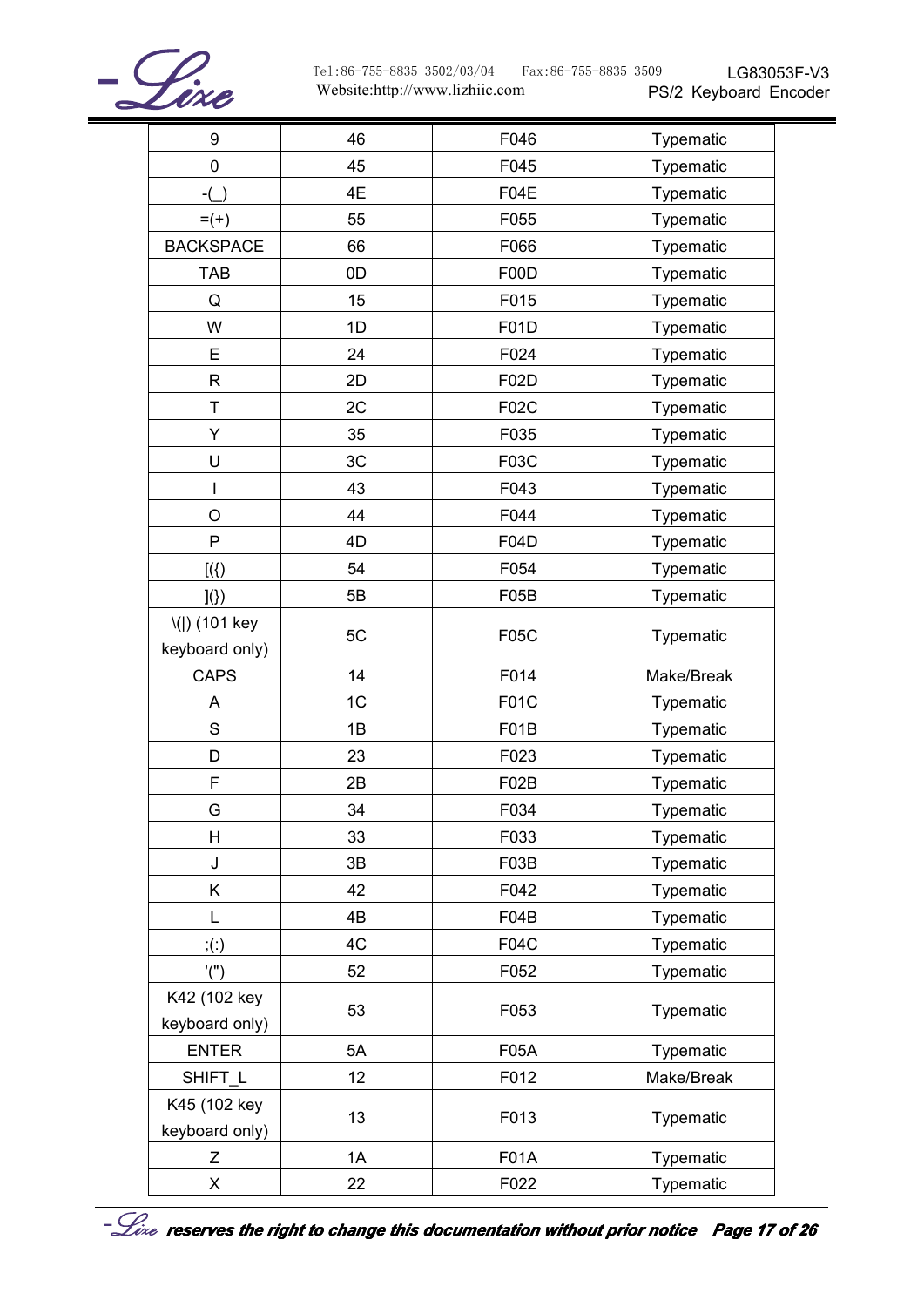

LG83053F-V3

| $\mathsf C$   | 21 | F021        | Typematic  |
|---------------|----|-------------|------------|
| $\vee$        | 2A | F02A        | Typematic  |
| B             | 32 | F032        | Typematic  |
| N             | 31 | F031        | Typematic  |
| M             | 3A | F03A        | Typematic  |
| , (           | 41 | F041        | Typematic  |
| . (>)         | 49 | F049        | Typematic  |
| /(?)          | 4A | <b>F04A</b> | Typematic  |
| SHIFT_R       | 59 | F059        | Make/Break |
| CTRL_L        | 11 | F011        | Make/Break |
| $ALT_L$       | 19 | F019        | Make/Break |
| <b>SPACE</b>  | 29 | F029        | Typematic  |
| ALT_R         | 39 | F039        | Make only  |
| CTRL R        | 58 | F058        | Make only  |
| <b>INS</b>    | 67 | F067        | Make only  |
| <b>DEL</b>    | 64 | F064        | Typematic  |
| <b>LEFT</b>   | 61 | F061        | Typematic  |
| <b>HOME</b>   | 6E | <b>F06E</b> | Make only  |
| <b>END</b>    | 65 | F065        | Make only  |
| <b>UP</b>     | 63 | F063        | Typematic  |
| <b>DOWN</b>   | 60 | F060        | Typematic  |
| <b>PAGEUP</b> | 6F | F06F        | Make only  |
| PAGEDOWN      | 6D | <b>F06D</b> | Make only  |
| <b>RIGHT</b>  | 6A | <b>F06A</b> | Typematic  |
| <b>NUM</b>    | 76 | F076        | Make only  |
| (7)           | 6C | F06C        | Make only  |
| (4)           | 6B | F06B        | Make only  |
| (1)           | 69 | F069        | Make only  |
| (1)           | 77 | F077        | Make only  |
| (8)           | 75 | F075        | Make only  |
| (5)           | 73 | F073        | Make only  |
| (2)           | 72 | F072        | Make only  |
| (0)           | 70 | F070        | Make only  |
| $(*)$         | 7E | F07E        | Make only  |
| (9)           | 7D | <b>F07D</b> | Make only  |
| (6)           | 74 | F074        | Make only  |
| (3)           | 7A | F07A        | Make only  |
| (DEL)         | 71 | F071        | Make only  |
| $(-)$         | 84 | F084        | Make only  |
| $(+)$         | 7C | <b>F07C</b> | Typematic  |



-  $\mathcal{L}_{\emph{exe}}$  reserves the right to change this documentation without prior notice Page 18 of 26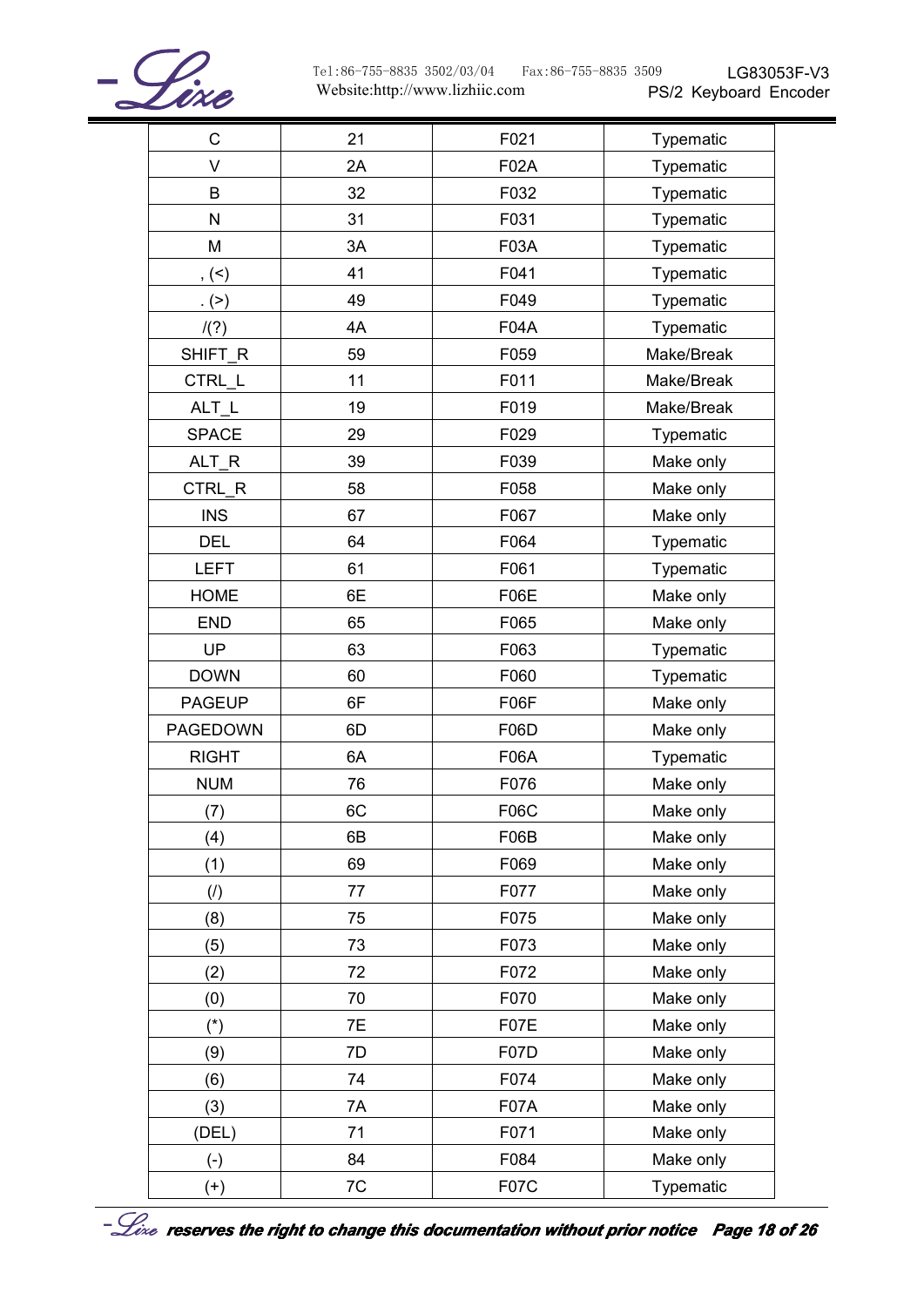

| (ENTER)         | 79 | F079              | Make only |
|-----------------|----|-------------------|-----------|
| <b>ESC</b>      | 08 | F008              | Make only |
| F <sub>1</sub>  | 07 | F007              | Make only |
| F <sub>2</sub>  | 0F | F00F              | Make only |
| F <sub>3</sub>  | 17 | F017              | Make only |
| F4              | 1F | F01F              | Make only |
| F <sub>5</sub>  | 27 | F027              | Make only |
| F <sub>6</sub>  | 2F | F <sub>02</sub> F | Make only |
| F7              | 37 | F037              | Make only |
| F8              | 3F | F03F              | Make only |
| F <sub>9</sub>  | 47 | F047              | Make only |
| F10             | 4F | F04F              | Make only |
| F11             | 56 | F056              | Make only |
| F <sub>12</sub> | 5E | F05E              | Make only |
| <b>PRINT</b>    | 57 | F057              | Make only |
| <b>SCROLL</b>   | 5F | F05F              | Make only |
| <b>PAUSE</b>    | 62 | F062              | Make only |

New key codes for scan set 1:

| <b>New key</b>    | <b>Make</b>    | <b>Break</b>   |
|-------------------|----------------|----------------|
| <b>LWIN</b>       | E05B           | <b>E0DB</b>    |
| <b>RWIN</b>       | <b>E05C</b>    | <b>EODC</b>    |
| <b>APP</b>        | E05D           | <b>E0DD</b>    |
| N-CHG (131)       | 7B             | <b>FB</b>      |
| CHG (132)         | 79             | F <sub>9</sub> |
| <b>ROMA (133)</b> | 70             | F <sub>0</sub> |
| K14               | 7D             | <b>FD</b>      |
| K56               | 73             | F <sub>3</sub> |
| K107              | 7E             | <b>FE</b>      |
| <b>KL</b>         | F1             | X              |
| <b>KR</b>         | F <sub>0</sub> | X              |
| <b>POWER</b>      | E05E           | <b>EODE</b>    |
| <b>SLEEP</b>      | E05F           | <b>EODF</b>    |
| <b>WAKE UP</b>    | E063           | E0E3           |

New key codes for scan set 2: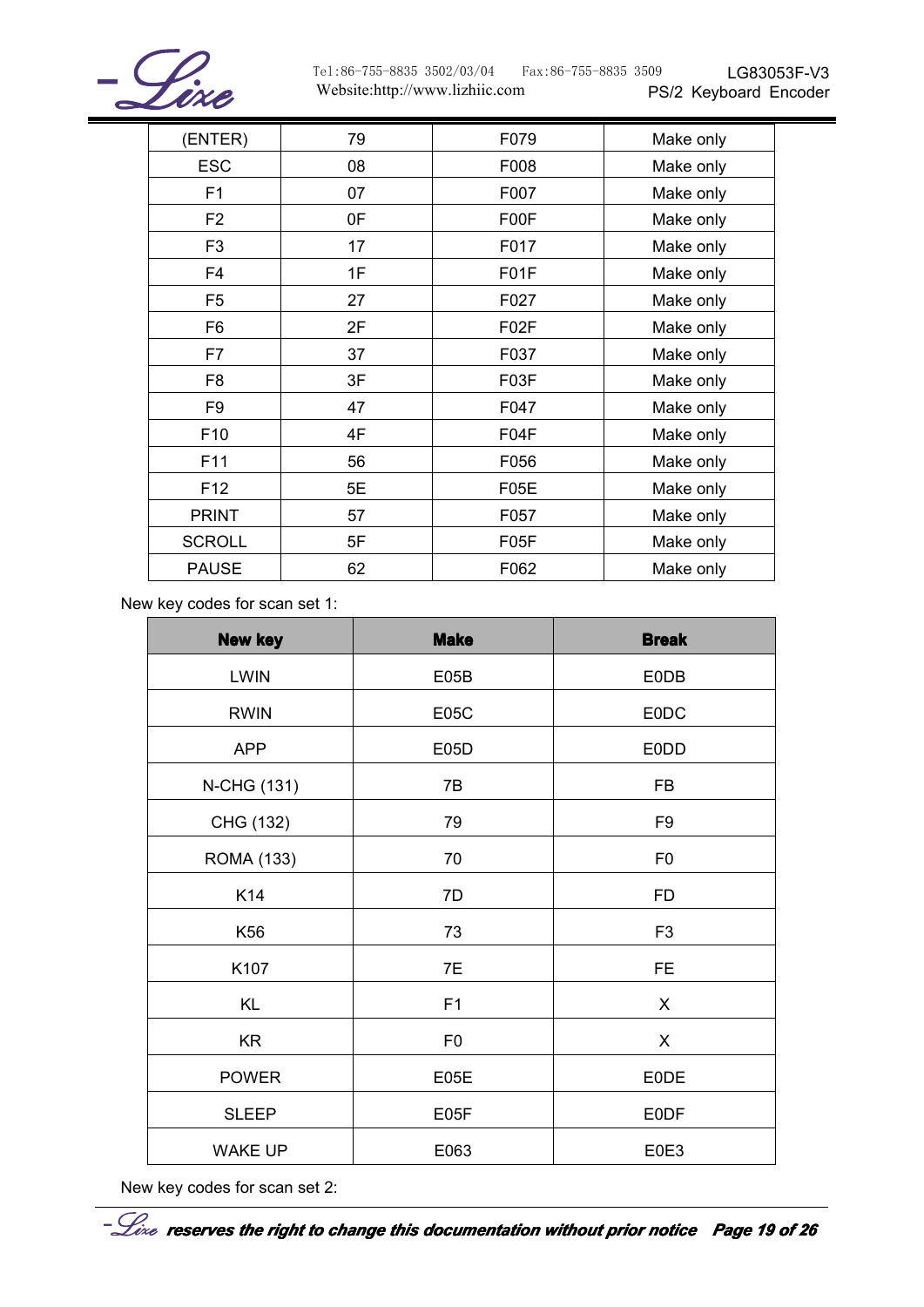

PS/2 Keyboard Encoder Website:http://www.lizhiic.com Tel:86-755-8835 3502/03/04 Fax:86-755-8835 3509

LG83053F-V3

| <b>New key</b>    | <b>Make</b>    |    |                | <b>Break</b>   |    |    |
|-------------------|----------------|----|----------------|----------------|----|----|
| <b>LWIN</b>       | E <sub>0</sub> | 1F | E <sub>0</sub> | F <sub>0</sub> |    | 1F |
| <b>RWIN</b>       | E <sub>0</sub> | 27 | E <sub>0</sub> | F <sub>0</sub> |    | 27 |
| <b>APP</b>        | E <sub>0</sub> | 2F | E <sub>0</sub> | F <sub>0</sub> |    | 2F |
| N-CHG (131)       | 67             |    |                | F <sub>0</sub> | 67 |    |
| CHG (132)         | 64             |    |                | F <sub>0</sub> | 64 |    |
| <b>ROMA (133)</b> | 13             |    |                | F <sub>0</sub> | 13 |    |
| K14               | 6A             |    |                | F <sub>0</sub> | 6A |    |
| K56               | 51             |    |                | F <sub>0</sub> | 51 |    |
| K107              | 6D             |    | F <sub>0</sub> |                | 6D |    |
| <b>KL</b>         | F <sub>1</sub> |    | X              |                |    |    |
| <b>KR</b>         | F <sub>2</sub> |    | X              |                |    |    |
| <b>POWER</b>      | E <sub>0</sub> | 37 | E <sub>0</sub> | F <sub>0</sub> |    | 37 |
| <b>SLEEP</b>      | E <sub>0</sub> | 3F | E <sub>0</sub> | F <sub>0</sub> |    | 3F |
| <b>WAKE UP</b>    | E <sub>0</sub> | 5E | E <sub>0</sub> | F <sub>0</sub> |    | 5E |

New key codes for scan set 3:

| <b>New key</b>    | <b>Make</b>    |                | <b>Break</b> | <b>Note</b>       |
|-------------------|----------------|----------------|--------------|-------------------|
| <b>LWIN</b>       | 8B             | F <sub>0</sub> | 8B           | <b>MAKE/BREAK</b> |
| <b>RWIN</b>       | 8C'            | F <sub>0</sub> | 8C           | <b>MAKE/BREAK</b> |
| <b>APP</b>        | 8D             | F <sub>0</sub> | 8D           | <b>MAKE/BREAK</b> |
| N-CHG (131)       | 85             | F <sub>0</sub> | 85           | <b>MAKE</b>       |
| CHG (132)         | 86             | F <sub>0</sub> | 86           | <b>MAKE</b>       |
| <b>ROMA (133)</b> | 87             | F <sub>0</sub> | 87           | <b>MAKE</b>       |
| K14               | 5D             | F <sub>0</sub> | 5D           | <b>TYPEMATIC</b>  |
| K56               | 51             | F <sub>0</sub> | 51           | <b>TYPEMATIC</b>  |
| K107              | 7B             | F <sub>0</sub> | 7B           | <b>TYPEMATIC</b>  |
| KL                | F <sub>1</sub> |                | X            |                   |
| KR.               | F <sub>2</sub> |                | X            |                   |
| <b>POWER</b>      | X              |                | X            |                   |
| <b>SLEEP</b>      | X              |                | X            |                   |
| <b>WAKE UP</b>    | X              |                | X            |                   |

Windows 2000 Multi-Media key Code.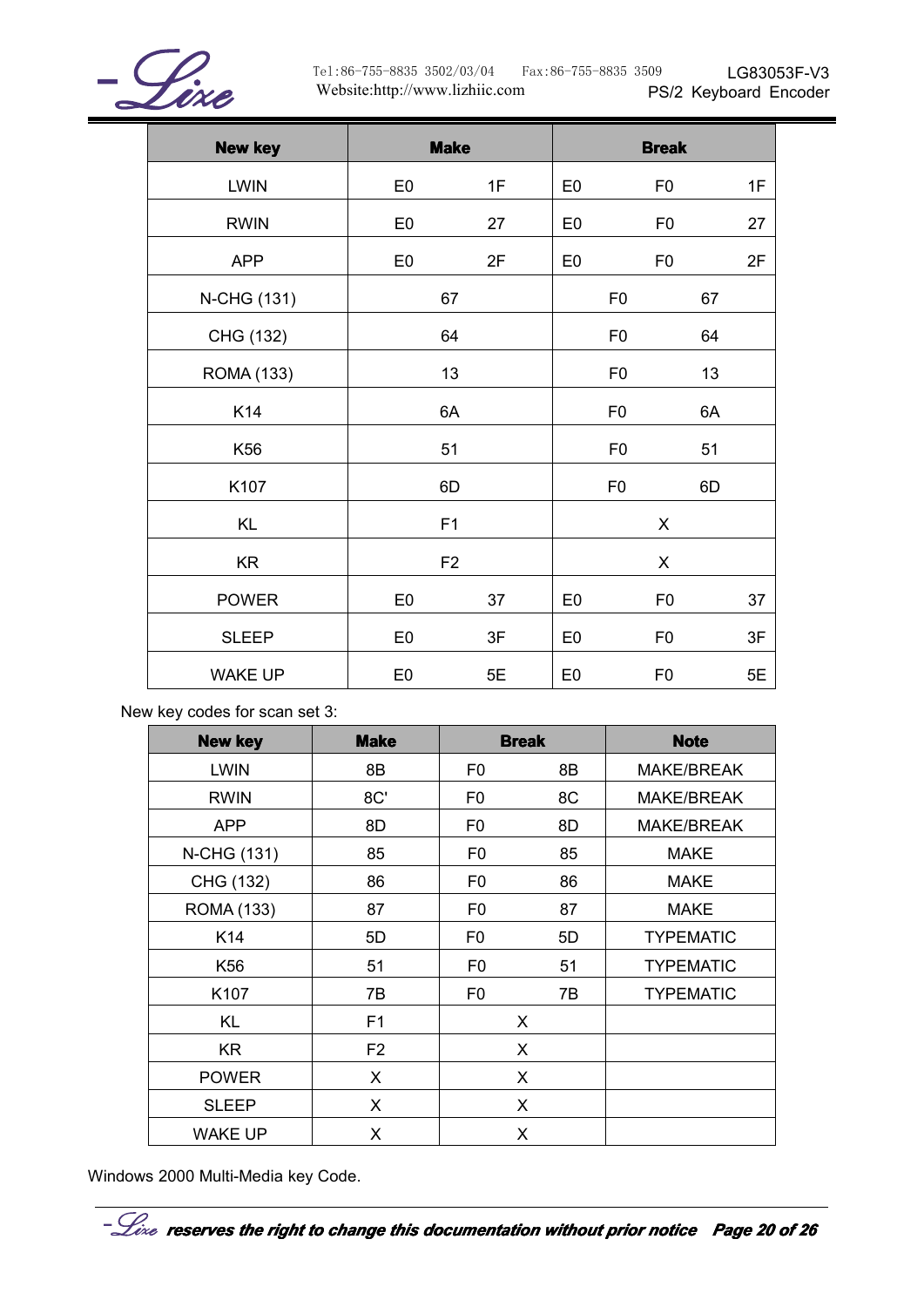

|      |                     | <b>SET1</b> |              | <b>SET2</b> |              |
|------|---------------------|-------------|--------------|-------------|--------------|
|      |                     | <b>MAKE</b> | <b>BREAK</b> | <b>MAKE</b> | <b>BREAK</b> |
| K130 | <b>WWW Back</b>     | <b>E06A</b> | <b>E0EA</b>  | E038        | E0F038       |
| K131 | WWWForward          | E069        | E0E9         | E030        | E0F030       |
| K132 | WWWstop             | E068        | E0E8         | E028        | E0F028       |
| K133 | <b>WWWRefresh</b>   | E067        | E0E7         | E020        | E0F020       |
| K134 | WWWSearch           | E065        | E0E5         | E010        | E0F010       |
| K135 | <b>WWWFavorites</b> | E066        | E0E6         | E018        | E0F018       |
| K136 | WWWWeb/Home         | E032        | E0B2         | E03A        | E0F03A       |
| K137 | Mail                | <b>E06C</b> | <b>E0EC</b>  | E048        | E0F048       |
| K138 | Mute                | E020        | E0A0         | E023        | E0F023       |
| K139 | Volume-             | E02E        | E0AE         | E021        | E0F021       |
| K140 | Volume+             | E030        | E0B0         | E032        | E0F032       |
| K141 | Play/Pause          | E022        | E0A2         | E034        | E0F034       |
| K142 | Stop                | E024        | E0A4         | E03B        | E0F03B       |
| K143 | PreTrack            | E010        | E090         | E015        | E0F015       |
| K144 | <b>Nexttrack</b>    | E019        | E099         | E04D        | E0F04D       |
| K145 | Media Select        | E06D        | <b>E0ED</b>  | E050        | E0F050       |
| K146 | MyComputer          | E06B        | <b>E0EB</b>  | E040        | E0F040       |
| K147 | Calculator          | E021        | E0A1         | E02B        | E0F02B       |

#### **9.6 TURBO FUNCTION FUNCTION FUNCTION**

| $Fn+$ | F <sub>1</sub> | 2.1 <sub>hz</sub> | F <sub>6</sub> | 30 <sub>hz</sub> |
|-------|----------------|-------------------|----------------|------------------|
|       | F <sub>2</sub> | 4.2 <sub>hz</sub> | F7             | 46hz             |
|       | F <sub>3</sub> | 7.2 <sub>hz</sub> | F11            | keyLock          |
|       | F <sub>4</sub> | $16.3$ hz         |                |                  |
|       | F <sub>5</sub> | 21hz              |                |                  |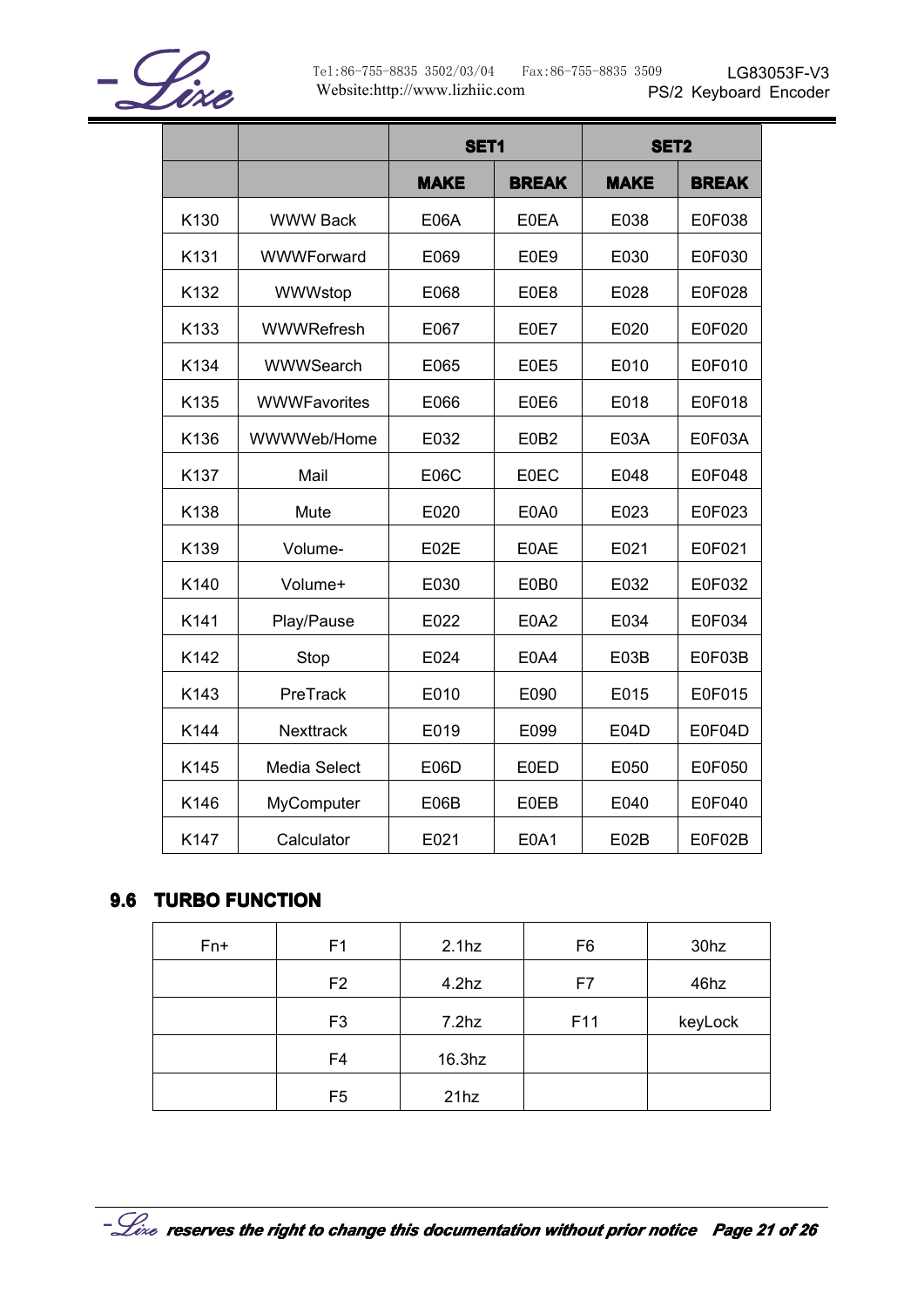

## **9.7 INTERNAL-MULTIKEY FUNCTION**

|          | <b>Multi-Meida Function</b> |                  |             | <b>Internal Function</b> | <b>O.S.Function</b> |            |
|----------|-----------------------------|------------------|-------------|--------------------------|---------------------|------------|
|          | Pad 2                       | Volume-          | Pad Enter   | Web/Home                 | Pad 0               | Mycomputer |
|          | $\mathsf{Pad}\_3$           | Play/Pause       | $Pad_+$     | Mail                     | $\textsf{Pad}$ 1    | Calculator |
|          | Pad 4                       | PreTrack         | Pad -       | Favorites                |                     |            |
| Fn+      | Pad 5                       | Media            | Pad.        | Search                   |                     |            |
| (M/Mode) | Pad 6                       | <b>NextTrack</b> | Right Arrow | Forward                  | Е                   | Eurkey     |
|          | Pad <sub>7</sub>            | Mute             | Left Arrow  | <b>Back</b>              |                     |            |
|          | Pad 8                       | Volume+          | Down Arrow  | Stop                     |                     |            |
|          | Pad 9                       | Stop             | Up Arrow    | Refresh                  |                     |            |

## **10. TIMING DIAGRAM**



Data input

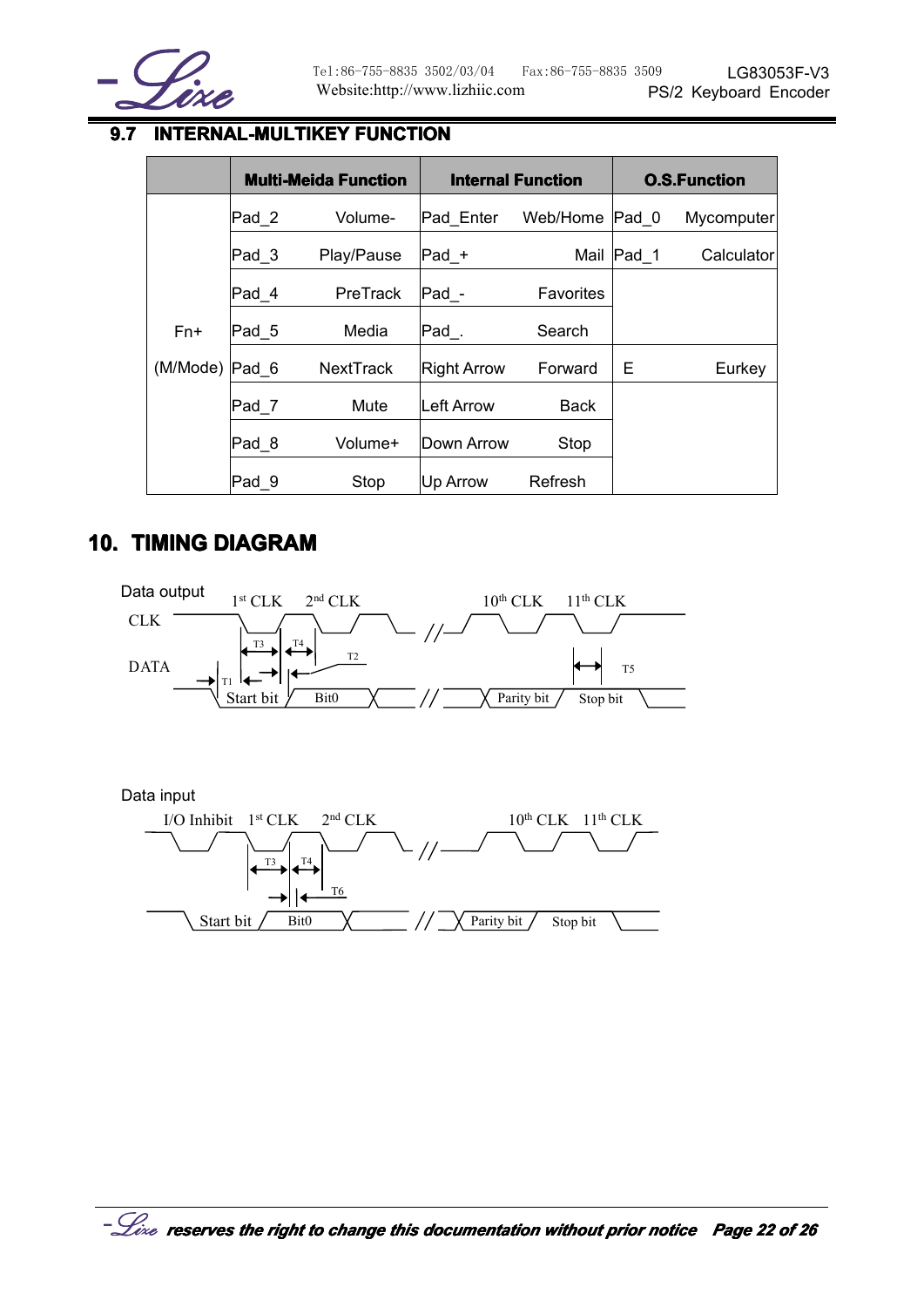

## **11. APPLICATION APPLICATION APPLICATION CIRCUIT CIRCUIT CIRCUIT**

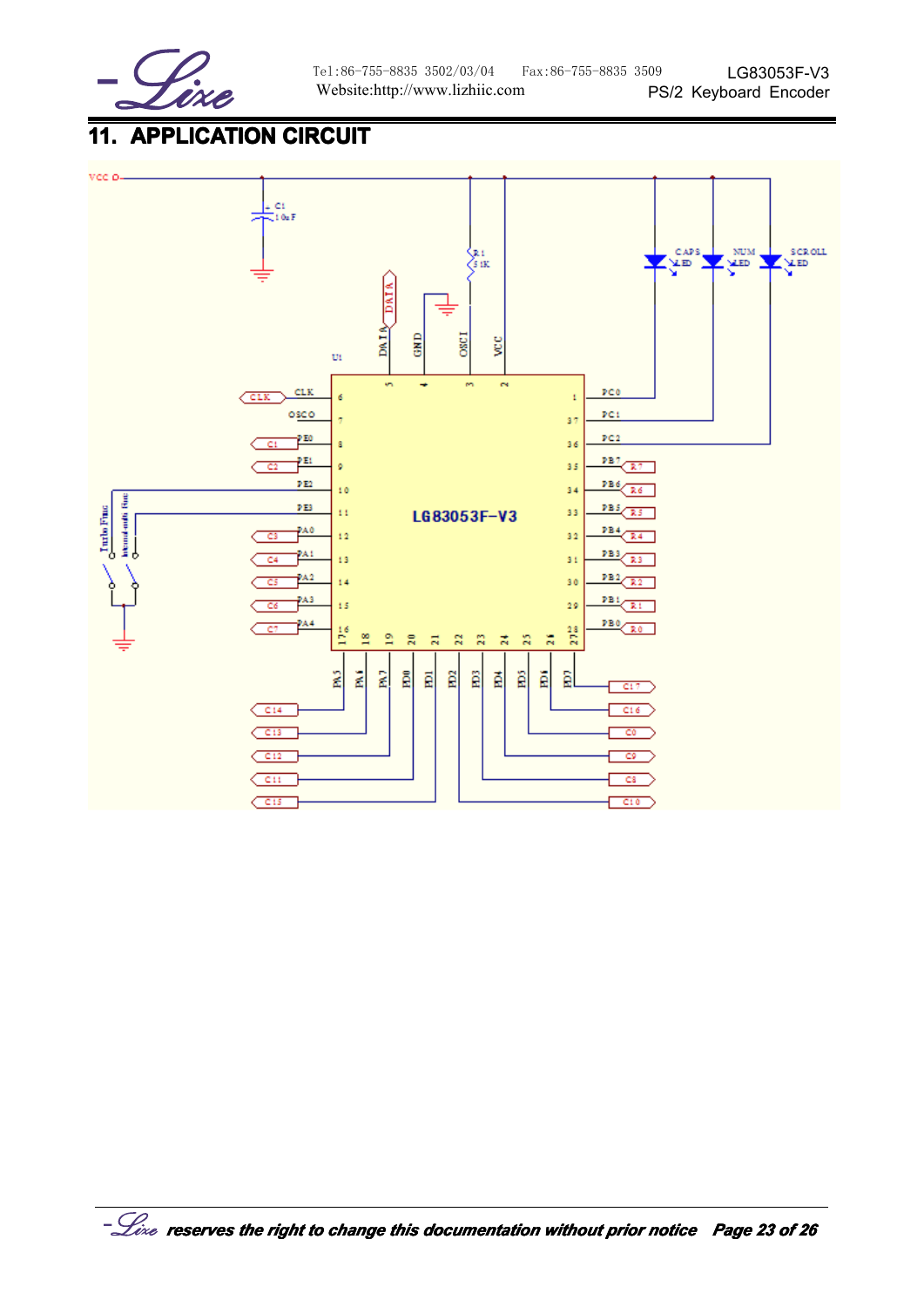

## **12. APPLICATION APPLICATION APPLICATION MATRIX**

|                       | R <sub>0</sub> | R1                                  | R <sub>2</sub>               | R <sub>3</sub>            | R <sub>4</sub>            | R <sub>5</sub>               | R <sub>6</sub>      | R7                          |
|-----------------------|----------------|-------------------------------------|------------------------------|---------------------------|---------------------------|------------------------------|---------------------|-----------------------------|
| CO                    | Pause          |                                     | $\epsilon$                   |                           | Ctrl-R                    |                              | Ctrl-L              | F <sub>5</sub>              |
|                       | 126            | Power                               |                              | Sleep                     | 064                       | Wake up                      | 058                 | 116                         |
| C <sub>1</sub>        | Q              | Tab                                 | A                            | <b>ESC</b>                | Z                         | N-CHG                        | $\dot{\ }$ $(\sim)$ | 1(!)                        |
|                       | 017            | 016                                 | 031                          | 110                       | 046                       | 131                          | 001                 | 002                         |
|                       | W              | Cap                                 | S                            | K45                       | X                         | <b>CHG</b>                   | F1                  | $2(\textcircled{a})$        |
| C <sub>2</sub><br>018 |                | 030                                 | 032                          | 045                       | 047                       | 132                          | 112                 | 003                         |
|                       | E              | F <sub>3</sub>                      | D                            | F <sub>4</sub>            | $\mathsf{C}$              | <b>ROMA</b>                  | F <sub>2</sub>      | 3(#)                        |
| C <sub>3</sub>        | 019            | 114                                 | 033                          | 115                       | 048                       | 133                          | 113                 | 004                         |
|                       | $\mathsf{R}$   | $\mathsf{T}$                        | F                            | G                         | V                         | B                            | 5(%)                | 4(1)                        |
| C <sub>4</sub>        | 020            | 021                                 | 034                          | 035                       | 049                       | 050                          | 006                 | 005                         |
| C <sub>5</sub>        | U              | Y                                   | J                            | H                         | M                         | N                            | $6(^{\wedge})$      | 7(8)                        |
|                       | 023            | 022                                 | 037                          | 036                       | 052                       | 051                          | 007                 | 008                         |
|                       | I              | $\left\{ \left\{ \right\} \right\}$ | K                            | F <sub>6</sub>            | ,(<)                      | K56                          | $+ (=)$             | $8(*)$                      |
| C <sub>6</sub>        | 024            | 028                                 | 038                          | 117                       | 053                       | 056                          | 013                 | 009                         |
|                       | $\circ$        | F7                                  | L                            |                           | (>)                       | <b>APP</b>                   | F <sub>8</sub>      | 9()                         |
| C7                    | 025            | 118                                 | 039                          | E045                      | 054                       | <b>APP</b>                   | 119                 | 010                         |
| C <sub>8</sub>        | P              | $[$ ({)]                            | $\dot{f}(\dot{\theta})$      | '('')                     | K42                       | /(?)                         | $\overline{(-)}$    | 0()                         |
|                       | 026            | 027                                 | 040                          | 041                       | 042                       | 055                          | 012                 | 011                         |
| C <sub>9</sub>        | <b>SCROLL</b>  |                                     |                              | ALT-L                     |                           | ALT-R                        |                     | Print                       |
|                       | 125            |                                     | Fn                           | 060                       | M/Mode                    | 062                          |                     | 124                         |
| C <sub>10</sub>       | K14            | <b>Back</b>                         | $\setminus$                  | F11                       | Enter                     | F <sub>12</sub>              | F <sub>9</sub>      | F10                         |
|                       | 014            | 015                                 | 029                          | 122                       | 043                       | 123                          | 120                 | 121                         |
| C11                   | $\overline{7}$ | $\overline{\mathbf{4}}$             | $\mathbf{1}$                 | Space                     | <b>Num</b>                | ↓                            | Del                 | Power                       |
|                       | $(K)$ 091      | (K) 092                             | $(K)$ 093                    | 061                       | 090                       | 084                          | 076                 |                             |
| C12                   | 8              | 5                                   | $\overline{2}$               | $\pmb{0}$                 | $\prime$                  | $\rightarrow$                | Ins                 | Sleep                       |
|                       | $(K)$ 096      | (K) 097                             | (K) 098                      | (K) 099                   | $(K)$ 095                 | 089                          | 075                 |                             |
| C <sub>13</sub>       | 9              | 6                                   | 3                            | . (Del)                   | $\star$                   |                              | Page up             | Page<br>down                |
|                       | $(K)$ 101      | $(K)$ 102                           | $(K)$ 103                    | $(K)$ 104                 | $(K)$ 100                 | 105                          | 085                 | 086                         |
| C14                   | $\ddot{}$      | K107                                | Enter                        |                           | Play/Pau                  | $\leftarrow$                 | Home                | <b>END</b>                  |
|                       | $(K)$ 106      |                                     | $(K)$ 108                    | 083                       | se                        | 079                          | 080                 | 081                         |
| C15                   | Wake up        | Shift-L                             | Shift-R                      | Volumn-                   | Volumn+                   | NextTrac                     | PrevTrack           | Media                       |
|                       |                | 044                                 | 057                          |                           |                           | k                            |                     |                             |
| C16                   | Mail           | WIN-L                               | <b>WWW</b><br><b>Forward</b> | <b>WWW</b><br><b>Stop</b> | <b>WWW</b><br><b>Back</b> | <b>www</b><br><b>Refresh</b> | Mute                | <b>WWW</b><br><b>Search</b> |
| C17                   | K150           | <b>WWW</b>                          | Win-R                        | MyComp                    | Stop                      | Calculat                     | Web/Home            | K151                        |
|                       | $(KC-L)$       | Favorite                            |                              | uter                      |                           | or                           |                     | $(KC-R)$                    |

NOTE: ALL DATA AND SPECIFICATIONS ARE SUBJECT TO CHANGE WITHOUT NOTICE.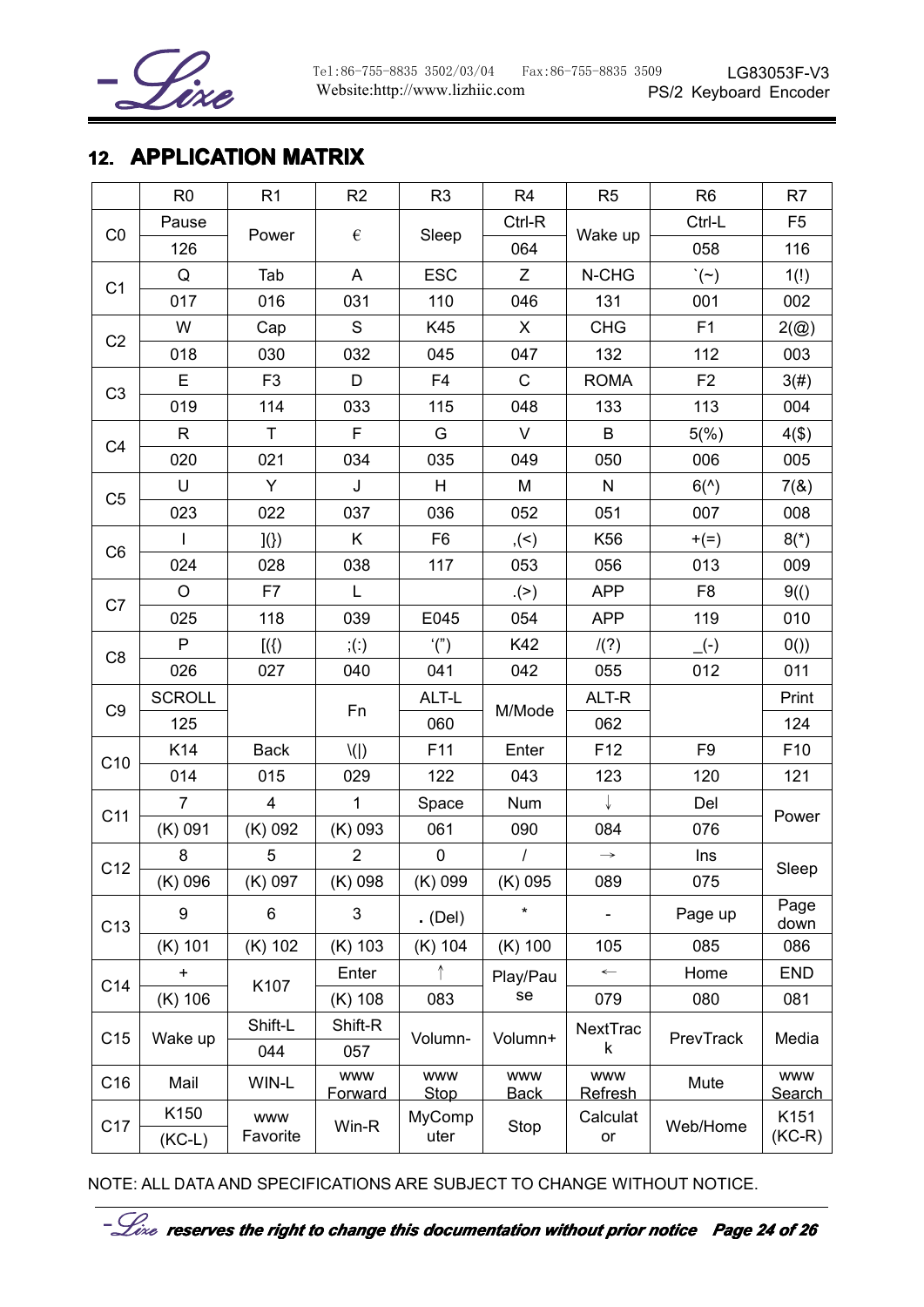

## **13. PAD DIAGRAM DIAGRAM DIAGRAM**



Substrate Size:1700 um×2000 um

| <b>PIN NO</b>  | <b>PIN NAME</b> | X       | Y       | <b>PIN NO</b> | <b>PIN NAME</b> | $\mathbf x$ | Y       |
|----------------|-----------------|---------|---------|---------------|-----------------|-------------|---------|
| 1              | P7 < 0          | 195.61  | 159.51  | 20            | P8 < 0          | 854.95      | 1339.21 |
| $\overline{2}$ | vdd!            | 366.16  | 159.06  | 21            | P8 < 1 >        | 754.81      | 1339.21 |
| 3              | <b>OSCI</b>     | 575.20  | 159.06  | 22            | P8 < 2 >        | 654.67      | 1339.21 |
| 4              | gnd!            | 735.81  | 207.31  | 23            | P8<3>           | 554.53      | 1339.21 |
| 5              | <b>DATAIO</b>   | 896.41  | 207.31  | 24            | P8 < 4          | 454.39      | 1339.21 |
| 6              | <b>CLKIO</b>    | 1112.37 | 156.40  | 25            | P8 < 5          | 354.25      | 1339.21 |
| $\overline{7}$ | <b>OSCO</b>     | 1112.37 | 262.94  | 26            | P8 < 6          | 254.57      | 1339.21 |
| 8              | P9 < 0          | 1112.37 | 364.72  | 27            | P8 < 7          | 154.41      | 1339.21 |
| 9              | P9 < 1 >        | 1112.37 | 464.86  | 28            | P6 < 0 >        | 195.61      | 1160.91 |
| 10             | P9 < 2 >        | 1112.37 | 565.00  | 29            | P6 < 1 >        | 195.61      | 1060.77 |
| 11             | P9 < 3          | 1112.37 | 665.14  | 30            | P6 < 2 >        | 195.61      | 960.17  |
| 12             | P5 < 0          | 1112.37 | 765.74  | 31            | P6 < 3          | 195.61      | 860.03  |
| 13             | P5 < 1>         | 1112.37 | 865.88  | 32            | P6 < 4          | 195.61      | 760.35  |
| 14             | P5 < 2          | 1112.37 | 966.02  | 33            | P6 < 5          | 195.61      | 660.21  |
| 15             | P5 < 3          | 1112.37 | 1066.16 | 34            | P6 < 6          | 195.61      | 559.61  |
| 16             | P5 < 4          | 1112.37 | 1166.30 | 35            | P6 < 7          | 195.61      | 459.47  |
| 17             | P5 < 5          | 1155.37 | 1339.21 | 36            | P7 < 2          | 195.61      | 359.79  |
| 18             | P5 < 6          | 1055.23 | 1339.21 | 37            | P7 < 1 >        | 195.61      | 259.65  |
| 19             | P5 < 7          | 955.09  | 1339.21 |               |                 |             |         |

Substrate Connect GND